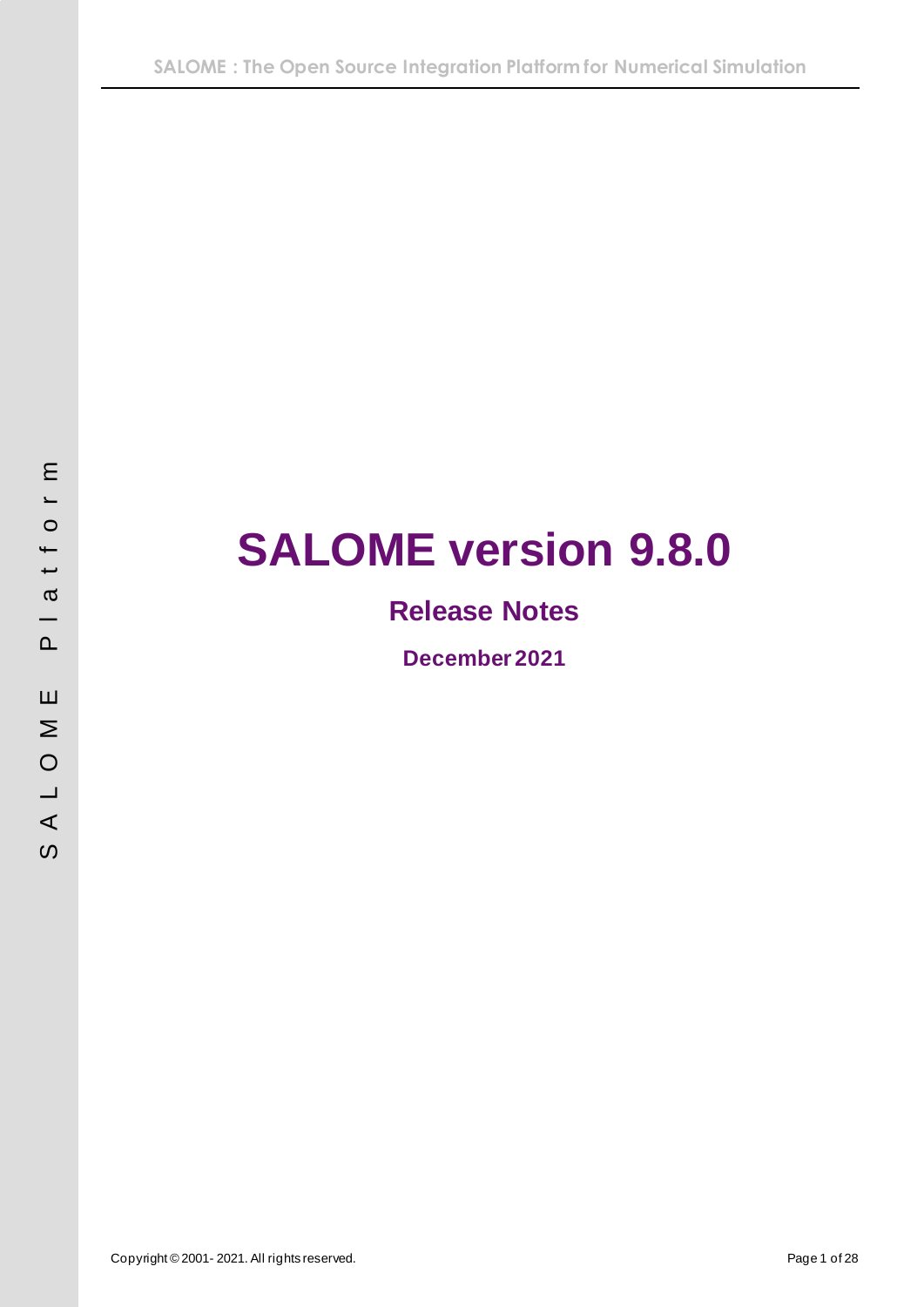# **Table of Contents**

| ❖  |                                       |    |
|----|---------------------------------------|----|
| ❖  |                                       |    |
|    |                                       |    |
| ❖  |                                       |    |
|    |                                       |    |
|    |                                       |    |
|    |                                       |    |
|    |                                       |    |
|    |                                       |    |
|    |                                       |    |
|    |                                       |    |
| 泰兰 |                                       |    |
|    |                                       |    |
|    |                                       |    |
|    |                                       |    |
|    |                                       |    |
|    |                                       |    |
|    |                                       |    |
|    |                                       |    |
|    |                                       |    |
|    |                                       |    |
|    |                                       |    |
|    |                                       |    |
|    |                                       |    |
|    |                                       |    |
|    | $\bullet$ OCCT 7.5.3 BUG CORRECTIONS. | 19 |
| ❖  |                                       |    |
| ❖  |                                       |    |
| ❖  |                                       |    |
| ❖  |                                       |    |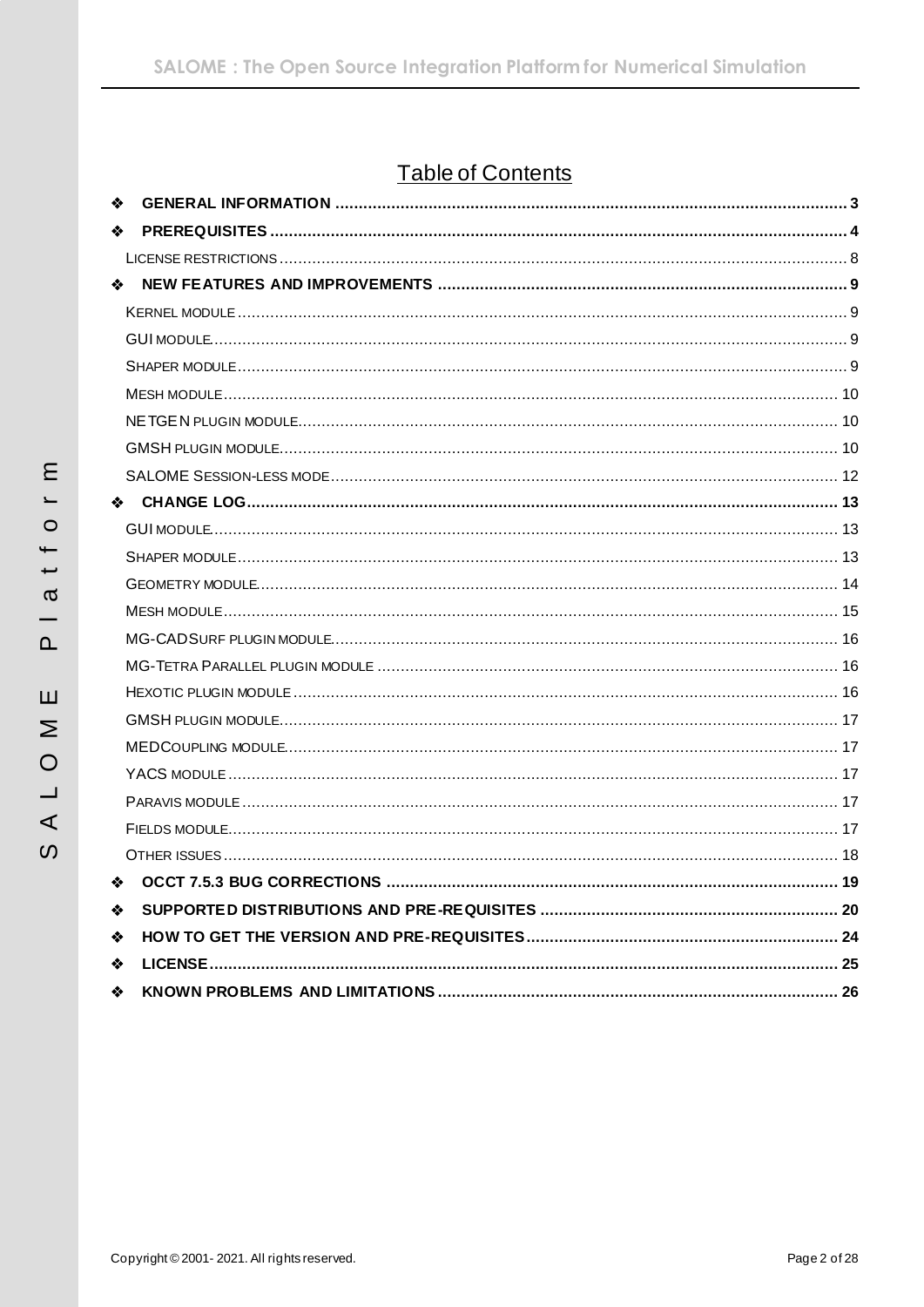# <span id="page-2-0"></span>❖ **GENERAL INFORMATION**

CEA/DEN, EDF R&D and OPEN CASCADE are pleased to announce SALOME version 9.8.0. It is a public minor release that contains the results of planned minor improvements and bug fixes against SALOME version 9.7.0 released in June 2021.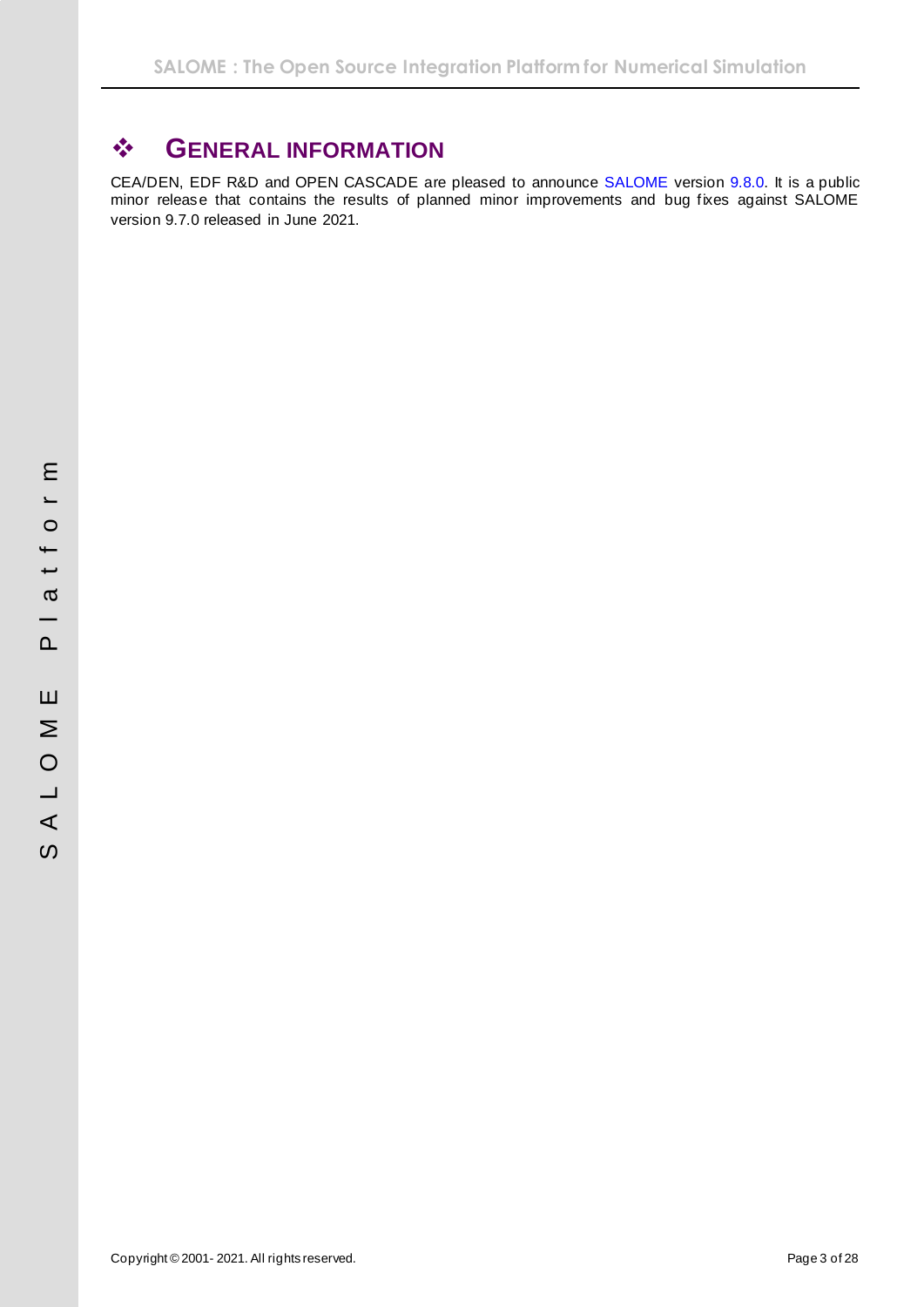# <span id="page-3-0"></span>❖ **PREREQUISITES**

The table below lists pre-requisite products used with SALOME 9.8.0. The differences of 3rd-party product versions used for SALOME 9.7.0 and 9.8.0 are highlighted in bold.

| <b>Product</b>                                         | <b>Linux</b>             | <b>Windows</b>        |                     |                     |  |
|--------------------------------------------------------|--------------------------|-----------------------|---------------------|---------------------|--|
|                                                        | <b>SALOME 9.7.0</b>      | <b>SALOME 9.8.0</b>   | <b>SALOME 9.7.0</b> | <b>SALOME 9.8.0</b> |  |
| <b>Alabaster</b>                                       | 0.7.6                    | 0.7.6                 | 0.7.6               | 0.7.6               |  |
| <b>Babel</b>                                           | 2.7.0                    | 2.7.0                 | 2.7.0               | 2.7.0               |  |
| <b>Boost</b>                                           | 1.71.0                   | 1.71.0                | 1.67.0              | 1.67.0              |  |
| <b>Certifi</b>                                         | 2018.8.24                | 2018.8.24             | 2019.6.16           | 2019.6.16           |  |
| Cgns                                                   | 4.1.1                    | 4.1.1                 | 4.1.1               | 4.1.1               |  |
| <b>Chardet</b>                                         | 3.0.4                    | 3.0.4                 | 3.0.4               | 3.0.4               |  |
| <b>Click</b>                                           | 6.7                      | 6.7                   | 7.0                 | 7.0                 |  |
| <b>Cmake</b>                                           | 3.12.1                   | 3.12.1                | 3.12.1              | 3.12.1              |  |
| Cminpack                                               | $\overline{\phantom{0}}$ | 1.3.6                 | $\overline{a}$      |                     |  |
| Colorama                                               | $\overline{\phantom{0}}$ | ä,                    | 0.4.1               | 0.4.1               |  |
| Cppunit                                                | 1.13.2                   | 1.13.2                | 1.13.2              | 1.13.2              |  |
| <b>Cycler</b>                                          | 0.10.0                   | 0.10.0                | 0.10.0              | 0.10.0              |  |
| Cython                                                 | 0.25.2                   | 0.29.12               | 0.29.12             | 0.29.12             |  |
| <b>Docutils</b>                                        | 0.12                     | 0.12                  | 0.14                | 0.14                |  |
| Doxygen                                                | 1.8.14                   | 1.8.14                | 1.8.3.1             | 1.8.3.1             |  |
| Eigen                                                  | 3.3.4                    | 3.3.4                 | 3.3.4               | 3.3.4               |  |
| <b>Embree</b>                                          | 3.12.2                   | 3.12.2                | 3.12.2              | 3.12.2              |  |
| <b>Expat</b>                                           | $\overline{\phantom{0}}$ | ä,                    | 2.0.1               | 2.0.1               |  |
| F <sub>2</sub> C                                       | $\overline{\phantom{0}}$ | ÷,                    | 1.0.0               | 1.0.0               |  |
| <b>FMILibrary</b>                                      | $\overline{\phantom{0}}$ | 2.0.3                 | $\overline{a}$      | L.                  |  |
| Freeimage                                              | 3.16.0                   | 3.16.0                | 3.18.0              | 3.18.0              |  |
| Freetype                                               | 2.9.0                    | 2.9.0                 | 2.9.1               | 2.9.1               |  |
| Gmsh                                                   | 4.1.4                    | 4.8.4                 |                     | 4.8.4               |  |
| Graphviz                                               | 2.38.0                   | 2.38.0                | 2.44.1              | 2.44.1              |  |
| Hdf5                                                   | 1.10.3                   | 1.10.3                | 1.10.3              | 1.10.3              |  |
| Homard                                                 | 11.12                    | built-in <sup>1</sup> | $\overline{a}$      |                     |  |
| Idna                                                   | 2.7                      | 2.7                   | 2.8                 | 2.8                 |  |
| Imagesize                                              | 1.0.0                    | 1.0.0                 | 1.1.0               | 1.1.0               |  |
| Intel <sup>®</sup> Threading<br><b>Building Blocks</b> | 2019 U8                  | 2019 U8               | 2019 U8             | 2019 U8             |  |

<sup>1</sup> Since version 9.8 of SALOME homard tool is a part of HOMARD module.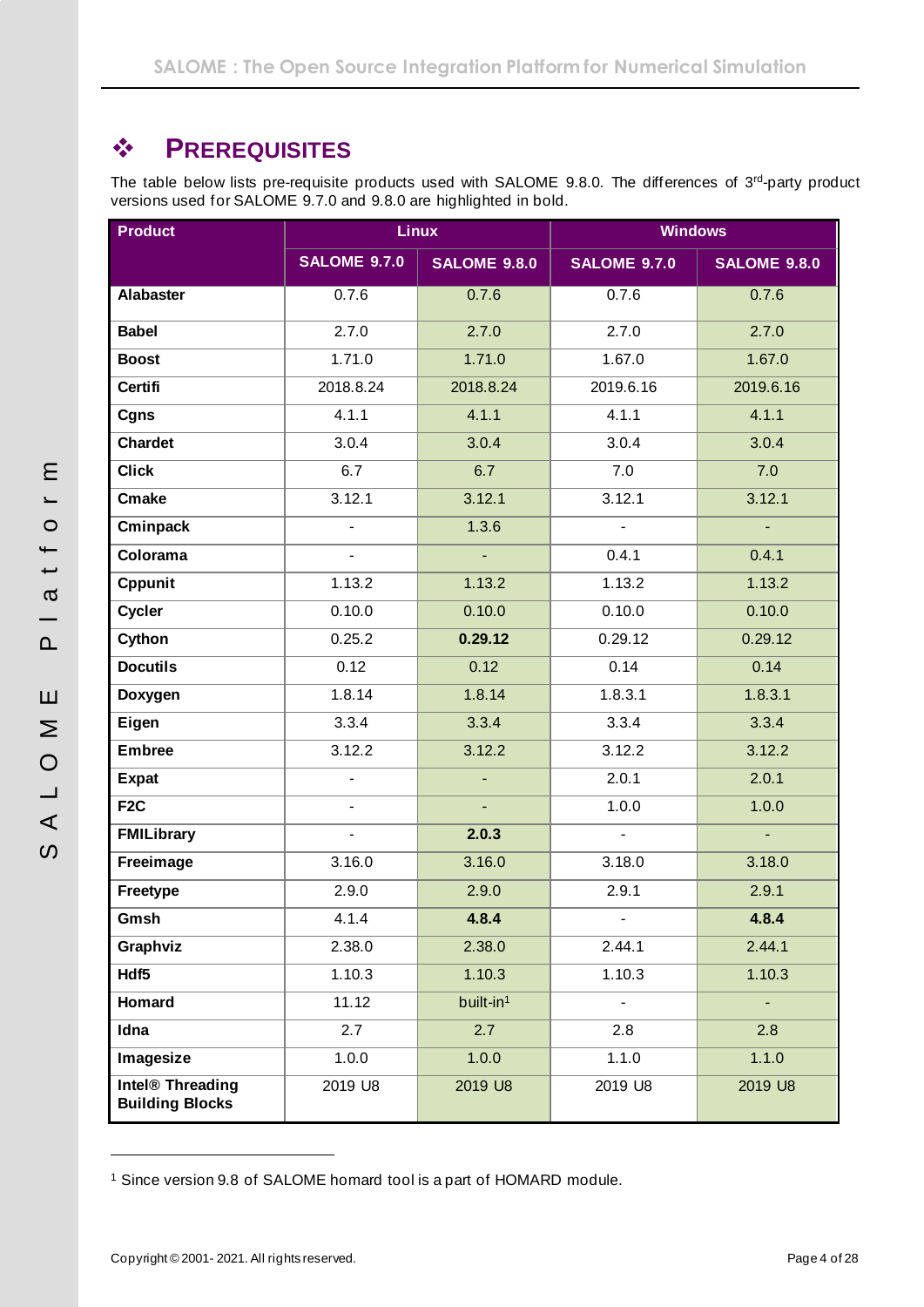| <b>Product</b>                           | <b>Linux</b>         |                      | <b>Windows</b>      |                     |  |  |
|------------------------------------------|----------------------|----------------------|---------------------|---------------------|--|--|
|                                          | <b>SALOME 9.7.0</b>  | <b>SALOME 9.8.0</b>  | <b>SALOME 9.7.0</b> | <b>SALOME 9.8.0</b> |  |  |
| <b>Ispc</b>                              | 1.15.0               | 1.15.0               | 1.15.0              | 1.15.0              |  |  |
| Jinja2                                   | 2.7.3                | 2.7.3                | 2.10.1              | 2.10.1              |  |  |
| <b>Kiwisolver</b>                        | 1.0.1                | 1.0.1                | 1.1.0               | 1.1.0               |  |  |
| Lapack                                   | 3.8.0                | 3.8.0                | 3.8.0               | 3.8.0               |  |  |
| Libbatch                                 | 2.4.5                | 2.4.5                | 2.4.5               | 2.4.5               |  |  |
| Libjpeg                                  | $\overline{a}$       |                      | 9c                  | 9 <sub>c</sub>      |  |  |
| Libpng                                   |                      |                      | 1.5.10              | 1.5.10              |  |  |
| Libxml2                                  | 2.9.1                | 2.9.1                | 2.9.1               | 2.9.1               |  |  |
| <b>Livm</b>                              | 8.0.1                | 8.0.1                | 8.0.1               | 8.0.1               |  |  |
| <b>Markupsafe</b>                        | 0.23                 | 0.23                 | 1.1.1               | 1.1.1               |  |  |
| <b>Matplotlib</b>                        | 3.0.3                | 3.0.3                | 3.1.0               | 3.1.0               |  |  |
| Med                                      | 4.1.0                | 4.1.1                | 4.1.0               | 4.1.1               |  |  |
| <b>Mesa</b>                              | 19.0.8               | 19.0.8               | 19.2.3              | 19.2.3              |  |  |
| MeshGems suite <sup>2</sup>              | $2.12 - 1$           | $2.13 - 1$           | $2.12 - 1$          | $2.13 - 1$          |  |  |
| <b>Metis</b>                             | 5.1.0                | 5.1.0                | 5.1.0               | 5.1.0               |  |  |
| Netgen $3$                               | 5.3.1                | 6.2.2101             | 5.3.1               | 6.2.2101            |  |  |
| <b>Nlopt</b>                             | 2.5.0                | 2.5.0                | 2.5.0               | 2.5.0               |  |  |
| <b>Numpy</b>                             | 1.16.4               | 1.16.4               | 1.16.4              | 1.16.4              |  |  |
| <b>Omniorb</b>                           | 4.2.2                | 4.2.2                | 4.2.3               | 4.2.3               |  |  |
| Omniorbpy                                | 4.2.2                | 4.2.2                | 4.2.3               | 4.2.3               |  |  |
| <b>Open CASCADE</b><br><b>Technology</b> | 7.5.0p1 <sup>4</sup> | 7.5.3p1 <sup>5</sup> | 7.5.0p1             | 7.5.3p1             |  |  |
| Opencv                                   | 3.2.0                | 3.2.0                | 3.2.0               | 3.2.0               |  |  |
| <b>Openturns</b>                         | 1.16                 | 1.17                 | 1.16                | 1.17                |  |  |
| <b>OpenVKL</b>                           | 0.11.0               | 0.11.0               | 0.11.0              | 0.11.0              |  |  |
| Ospray                                   | 2.4.0                | 2.4.0                | 2.4.0               | 2.4.0               |  |  |
| Packaging                                | 17.1                 | 17.1                 | 19.0                | 19.0                |  |  |
| <b>Pandas</b>                            | $\blacksquare$       | 0.25.2               | $\blacksquare$      | $\blacksquare$      |  |  |
| Patsy                                    | $\blacksquare$       | 0.5.2                |                     |                     |  |  |
| <b>Paraview</b>                          | 5.9.0                | 5.9.0                | 5.9.0               | 5.9.0               |  |  |
| <b>Petsc</b>                             | 3.15.0               | 3.16.0               |                     |                     |  |  |

<sup>2</sup> Commercial product by Dassault Systemes SE; requires license.

<sup>3</sup> Patched for SALOME.

<sup>4</sup> SHA1 identifier of this version is 0c61d93892d0c21283d1810da7ec3df2f6447e80.

<sup>5</sup> SHA1 identifier of this version is b08cd044f97635a40cceb86769b2399527090001.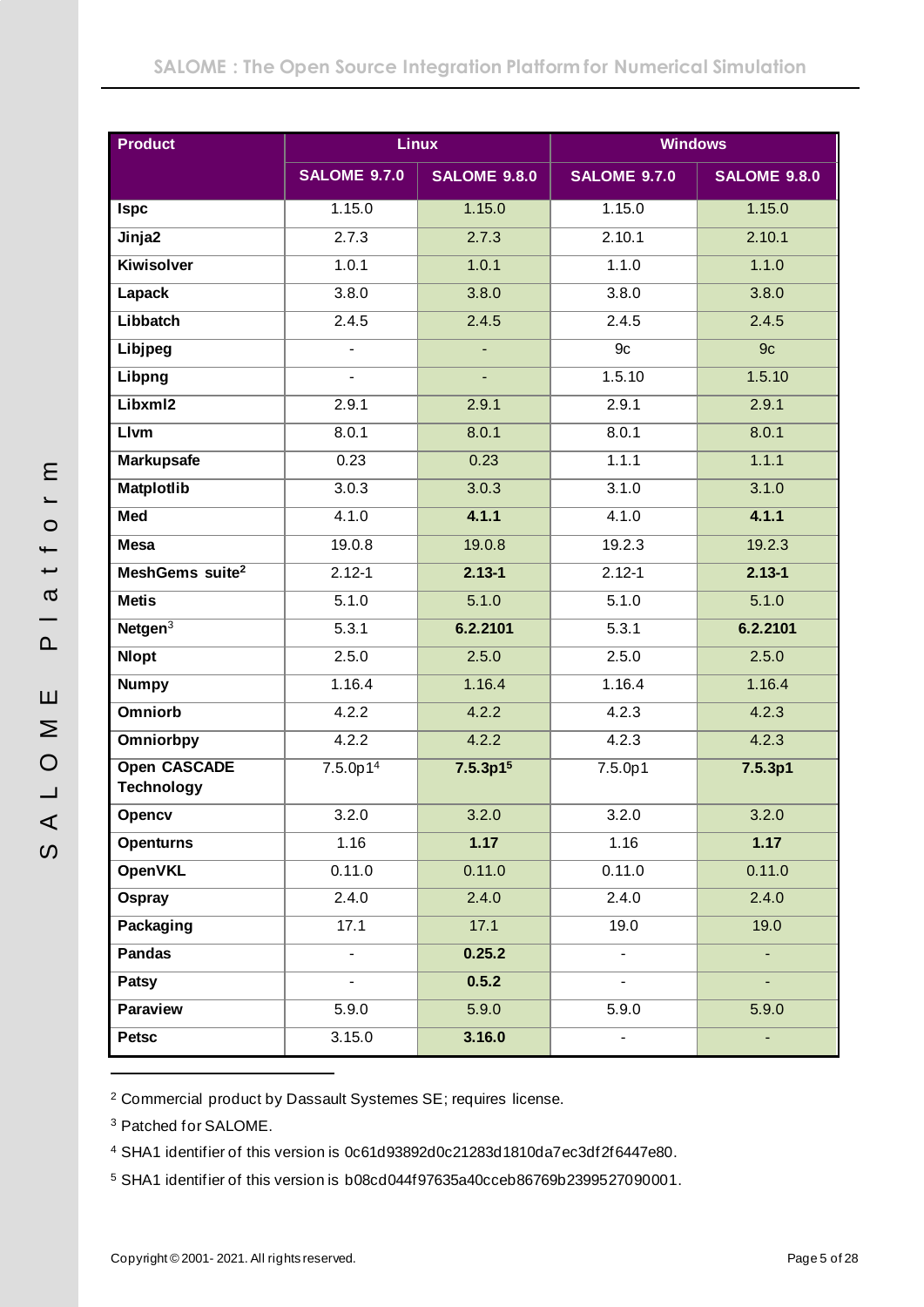| <b>Product</b>                    |                          | <b>Linux</b>        | <b>Windows</b>           |                     |  |  |
|-----------------------------------|--------------------------|---------------------|--------------------------|---------------------|--|--|
|                                   | <b>SALOME 9.7.0</b>      | <b>SALOME 9.8.0</b> | <b>SALOME 9.7.0</b>      | <b>SALOME 9.8.0</b> |  |  |
| Pip                               | 19.1.1                   | 19.1.1              | 19.1.1                   | 19.1.1              |  |  |
| <b>Pillow</b>                     | 7.1.1                    | 7.1.1               | 7.1.1                    | 7.1.1               |  |  |
| <b>Planegcs</b>                   | 0.18                     | 0.18                | 0.18                     | 0.18                |  |  |
| <b>Psutil</b>                     | 5.7.2                    | 5.7.2               | 5.7.2                    | 5.7.2               |  |  |
| <b>PyFMI</b>                      | $\overline{a}$           | 2.5                 |                          |                     |  |  |
| <b>Pthreads</b>                   | ۰.                       | $\omega_{\rm c}$    | 2.9.1                    | 2.9.1               |  |  |
| <b>Pygments</b>                   | 2.0.2                    | 2.0.2               | 2.4.2                    | 2.4.2               |  |  |
| <b>Pyparsing</b>                  | 2.0.3                    | 2.0.3               | 2.4.0                    | 2.4.0               |  |  |
| Pyqt                              | 5.15.3                   | 5.15.3              | 5.15.3                   | 5.15.3              |  |  |
| <b>Pyreadline</b>                 | 2.0                      | 2.0                 | 2.1                      | 2.1                 |  |  |
| Python                            | 3.6.5                    | 3.6.5               | 3.6.5                    | 3.6.5               |  |  |
| <b>Python-dateutil</b>            | 2.4.2                    | 2.6.1               | 2.8.0                    | 2.8.0               |  |  |
| Pytz                              | 2015.7                   | 2017.2              | 2019.1                   | 2019.1              |  |  |
| Qt                                | 5.12.10                  | 5.12.10             | 5.12.10                  | 5.12.10             |  |  |
| Qwt                               | 6.1.2                    | 6.1.2               | 6.1.2                    | 6.1.2               |  |  |
| <b>Requests</b>                   | 2.19.1                   | 2.19.1              | 2.22.0                   | 2.22.0              |  |  |
| <b>RkCommon</b>                   | 1.5.1                    | 1.5.1               | 1.5.1                    | 1.5.1               |  |  |
| Root                              | 6.22.02                  | 6.22.02             | 6.24.0                   | 6.24.0              |  |  |
| <b>Scipy</b>                      | 1.4.1                    | 1.4.1               | 1.4.1                    | 1.4.1               |  |  |
| <b>Scotch</b>                     | 6.0.4                    | 6.0.4               | $\overline{\phantom{0}}$ | $\mathbf{r}$        |  |  |
| <b>Setuptools</b>                 | 38.4.0                   | 38.4.0              | 41.0.1                   | 41.0.1              |  |  |
| <b>Sip</b>                        | 5.5.0                    | 5.5.0               | 5.5.0                    | 5.5.0               |  |  |
| <b>Six</b>                        | 1.10.0                   | 1.10.0              | 1.12.0                   | 1.12.0              |  |  |
| Snowballstemmer                   | 1.2.1                    | 1.2.1               | 1.9.0                    | 1.9.0               |  |  |
| <b>Sphinx</b>                     | 1.7.6                    | 1.7.6               | 2.1.2                    | 2.1.2               |  |  |
| Sphinxcontrib-<br>applehelp       |                          |                     | 1.0.1                    | 1.0.1               |  |  |
| Sphinxcontrib-<br>devhelp         | -                        |                     | 1.0.1                    | 1.0.1               |  |  |
| Sphinxcontrib-<br>htmlhelp        |                          |                     | 1.0.2                    | 1.0.2               |  |  |
| Sphinxcontrib-<br>jsmath          | $\overline{a}$           |                     | 1.0.1                    | 1.0.1               |  |  |
| Sphinxcontrib-qthelp              | $\overline{\phantom{0}}$ | ÷,                  | 1.0.2                    | 1.0.2               |  |  |
| Sphinxcontrib-<br>serializinghtml | $\overline{a}$           |                     | 1.1.3                    | 1.1.3               |  |  |
| Sphinxcontrib-                    | 1.1.0                    | 1.1.0               | 1.1.2                    | 1.1.2               |  |  |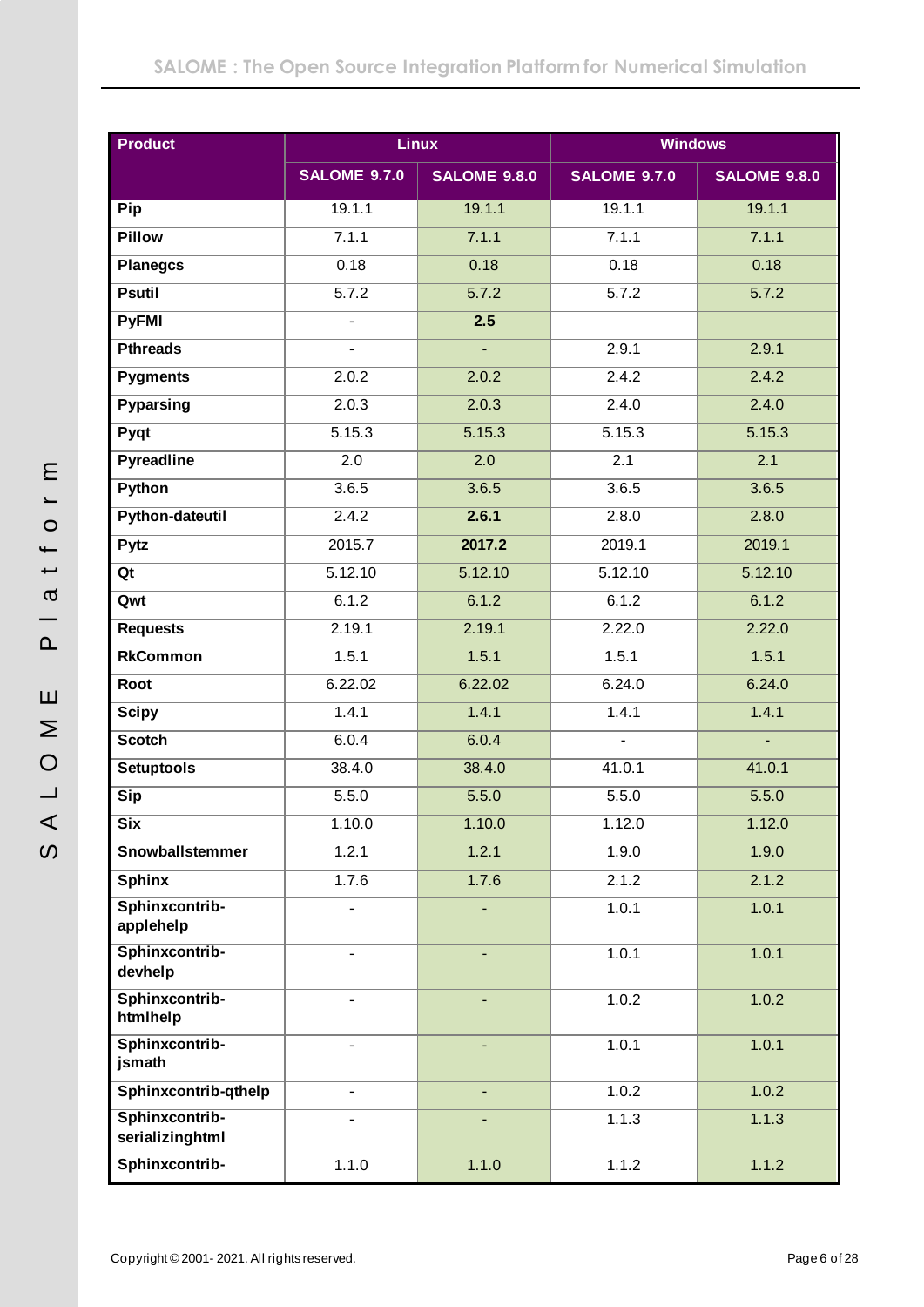| <b>Product</b>     |                          | <b>Linux</b>        | <b>Windows</b>           |                     |  |
|--------------------|--------------------------|---------------------|--------------------------|---------------------|--|
|                    | <b>SALOME 9.7.0</b>      | <b>SALOME 9.8.0</b> | <b>SALOME 9.7.0</b>      | <b>SALOME 9.8.0</b> |  |
| websupport         |                          |                     |                          |                     |  |
| <b>Sphinx-intl</b> | 0.9.10                   | 0.9.10              | 2.0.0                    | 2.0.0               |  |
| Sphinx-rtd-theme   | 0.4.3                    | 0.4.3               | 0.4.3                    | 0.4.3               |  |
| <b>Statsmodels</b> | $\blacksquare$           | 0.8.0               | $\overline{\phantom{a}}$ | ٠                   |  |
| Swig               | 3.0.12                   | 3.0.12              | 3.0.12                   | 3.0.12              |  |
| <b>Tcl</b>         | 8.6.0                    | 8.6.0               | 8.6.9                    | 8.6.9               |  |
| <b>Tclx</b>        | 8.4.1                    | 8.4.1               | 8.6.9                    | 8.6.9               |  |
| <b>Tk</b>          | 8.6.0                    | 8.6.0               | 8.6.9                    | 8.6.9               |  |
| Toml               | $\overline{\phantom{a}}$ | ٠                   | 0.10.2                   | 0.10.2              |  |
| Urllib3            | 1.23                     | 1.23                | 1.25.3                   | 1.25.3              |  |
| <b>URANIE</b>      | 4.5.0                    | 4.5.0               | -                        | ٠                   |  |
| <b>Zlib</b>        | $\overline{\phantom{a}}$ | ٠                   | 1.2.5                    | 1.2.5               |  |

*Note: the table above lists only most important pre-requisite products; some optional products are not shown. For additional information about pre-requisite products and SALOME modules dependencies refer to the paragraph "[Supported distributions](#page-19-0) and pre-requisites" below.*

*Note: listed versions of pre-requisites are considered as "base" ones; there can be minor differences in particular SALOME packages.*

*Note: several prerequisites given in the above table are installed with PIP package manager. The installation folder for these PIP packages is SALOME-9.8.0-\*-SRC/BINARIES-\*/Python/lib/python3.6/site-packages on Linux and SALOME-9.8.0\W64\Python\lib\site-packages on Windows.*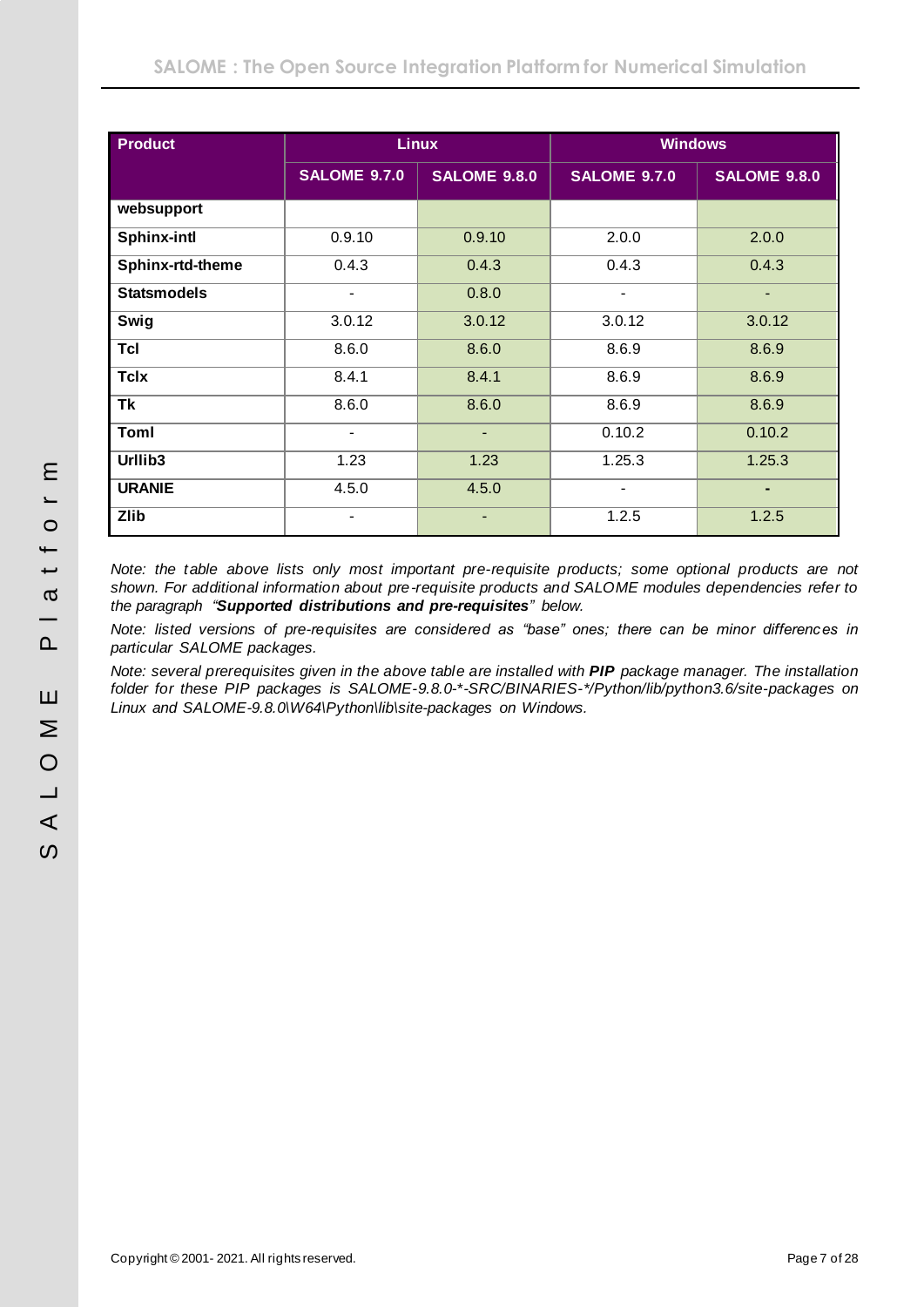### <span id="page-7-0"></span>**LICENSE RESTRICTIONS**

Hereby we explicitly declare that PyQt and PyQtChart (by Riverbank Computing Ltd) are distributed under the terms of GNU GPL license; for more details, please refer to the PyQt site:

<https://riverbankcomputing.com/commercial/license-faq>

If you plan using SALOME for commercial purposes, please consider obtaining a commercial license for PyQt from Riverbank Computing Ltd.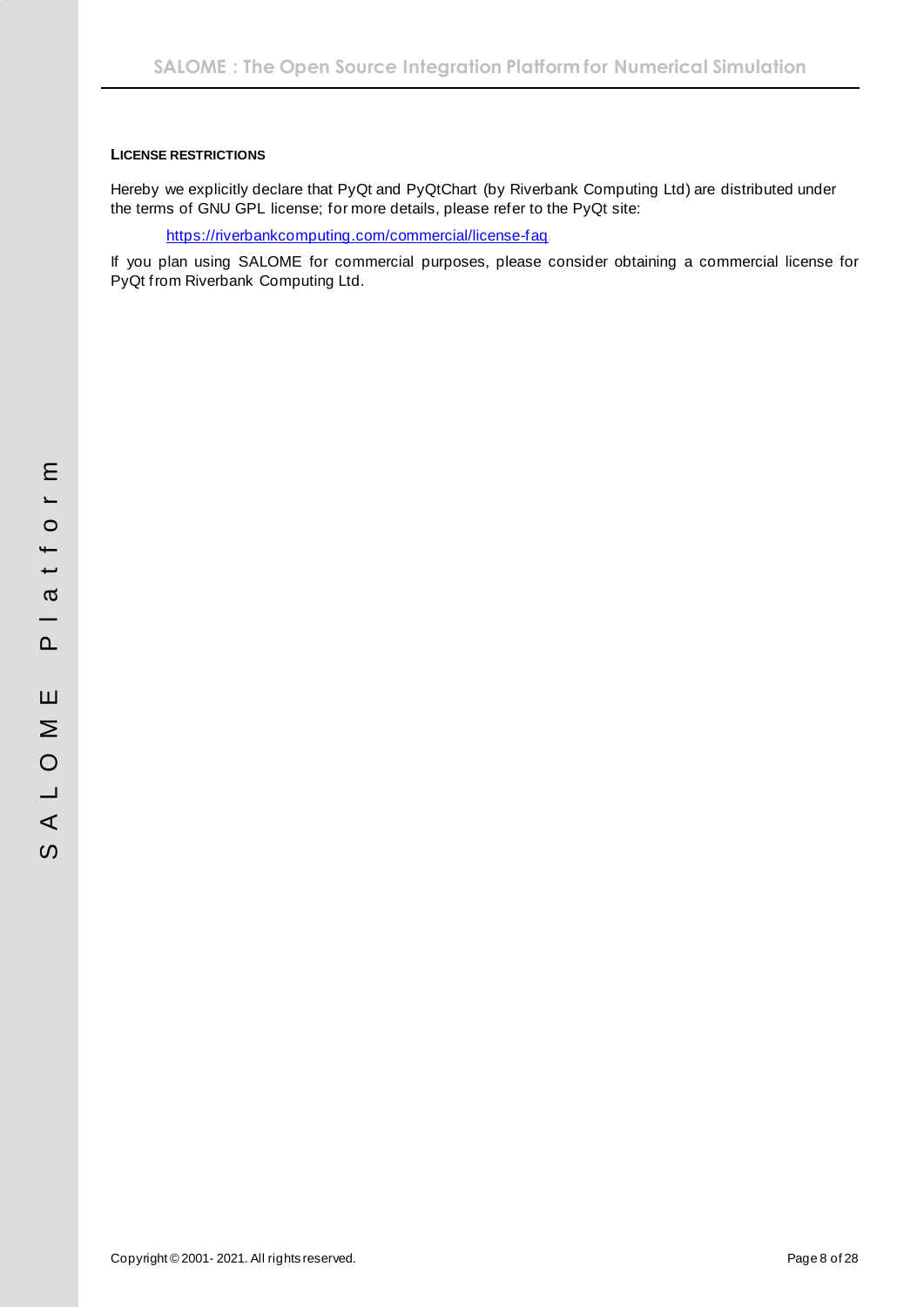# <span id="page-8-0"></span>❖ **NEW FEATURES AND IMPROVEMENTS**

### <span id="page-8-1"></span>**KERNEL MODULE**

- $\circ$  Several services to obtain calculation node's load have been added to the Engines:: Container IDL interface, including the following functions:
	- 1. getNumberOfCPUCores(): get number of CPU cores in a calculation node.
	- 2. loadOfCPUCores(): get a load of each CPU core.
	- 3. setPyScriptForCPULoad(script): set custom script (instead of default) to calculate a load of each CPU core.
	- 4. resetScriptForCPULoad(): nullify a custom script to calculate each CPU core's load.
	- 5. getTotalPhysicalMemory(): get total physical memory of calculation node in megabytes.
	- 6. getTotalPhysicalMemoryInUse(): get used physical memory of calculation node in megabytes.
	- 7. getTotalPhysicalMemoryInUseByMe(): obtain physical memory, used by the current process in megabytes.

### <span id="page-8-2"></span>**GUI MODULE**

o Automatic detection and choosing of more powerful GPU (in case of dual GPUs) under Windows OS has been added.

### <span id="page-8-3"></span>**SHAPER MODULE**

- o New feature to create and display a face normal has been added.
- o The following new filters for groups have been added:
	- Edge size
	- Face size
	- Volume size
	- Featured edges
	- Continuous faces
- o Auto-color for groups: "Auto color" item has been added to the result's contextual menu. When this feature is enabled, a color is automatically generated and assigned to each new group being added. "Disable auto color" menu can be used to disable this feature.
- o Treatment of parameters has been improved:
	- 1. A parameter can be modified with double-click on its name in the Object Browser.
	- 2. Python command addParameter now returns an error message in case if parameter already exists or its value could not be evaluated, etc.
	- 3. Set of parameters can be imported from a file:
		- New button "Import file" has been added to the Parameters dialog.
		- New Python command importParameters has been implemented in the Python API of Shaper module.
		- The structure of input file must be the following: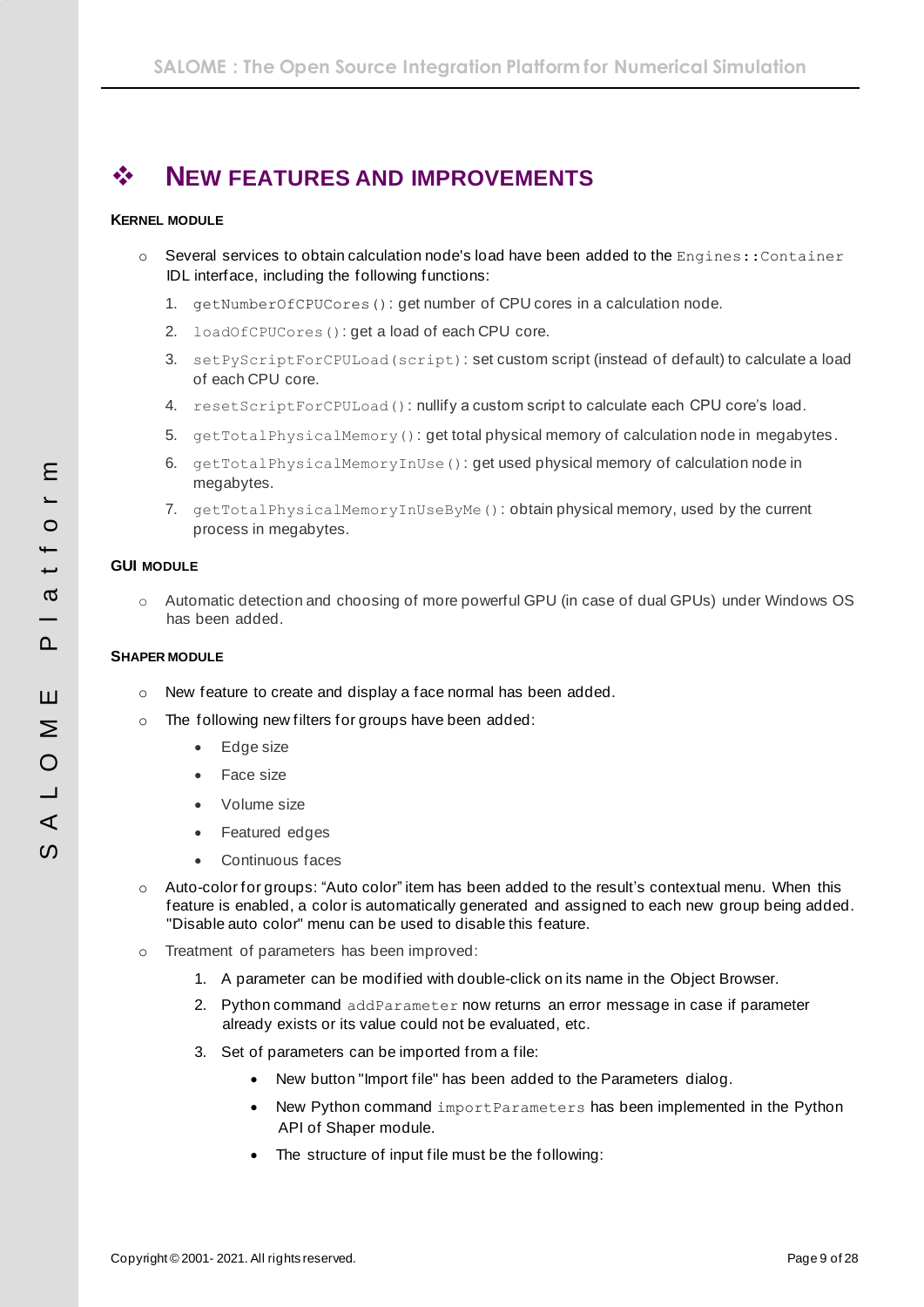parameter value # (optional) comment

#### Example:

Longueur 36. # Longueur de la pièce Largeur 24 # Largeur de la pièce Hauteur Longueur \* Largeur

- o "Plane" feature has been extended by adding a possibility to create several planes at once. The new attribute "Nb. copies" has been added in case of building copies of a selected planar shape, either parallel to that shape or rotated around given axis. This value allows specifying the number of copies to be created with the given step. The default value of this attribute is set to 1 in order to provide the same behaviour as in previous versions. The corresponding Python command addPlane has been extended as well.
- $\circ$  Python command set Color has been improved to allow assigning a random color to the specified result. The usual case is the assigning a color by its components (RGB):

result.setColor(red, green, blue)

The new option provides the following interface:

result.setColor(random=True)

 $\circ$  A new macro has command has been added; with this macro a pipe network described by point coordinates in a file is transformed into the cylinders. The whole is connected, possibly with bending radii at some junction points.

#### <span id="page-9-0"></span>**MESH MODULE**

- o New MeshGems<sup>6</sup> license checking procedure: all MeshGems-based plugins for SALOME Mesh module have been adapted to the new MeshGems license system. Please contact Dassault Systemes SE to get license for MeshGems products. You will also need to contact the SALOME Team for its integration in SALOME (use the "Contact us" page on our web site).
- o The ExportMEDCoupling method has been added to smeshBuilder; this method allows exporting in Python a mesh and/or a field from the SMESH module in a MEDCoupling memory structure (MEDFileData) without writing to disk.

#### <span id="page-9-1"></span>**NETGEN PLUGIN MODULE**

o SALOME NETGEN meshing plugin has been migrated to series 6x of Netgen finite element software; compatibility with Netgen 5 has been preserved.

#### <span id="page-9-2"></span>**GMSH PLUGIN MODULE**

- o SALOME GMSH meshing plugin has been migrated to Gmsh version 4.8.4.
- o GMSHPLUGIN is now compiled with OpenMP support, allowing parallel meshing via Gmsh 4.8.4. By default maximum available number of threads will be used while performing meshing; and environment variable OMP\_NUM\_THREADS can be specified to control the number of threads if needed.
- o GMSHPLUGIN enables unstructured 2D/3D meshing:
	- with triangles and/or quadrangles (when recombination options are used) in 2D;
	- with tetrahedra, hexahedra, or tetrahedra and pyramids (when the boundary mesh contains quadrangles) in 3D.
- o The following algorithms from Gmsh 4.8.4 are available for 3D meshing:

<sup>6</sup> MeshGems is a commercial trademark of Dassault Systemes SE.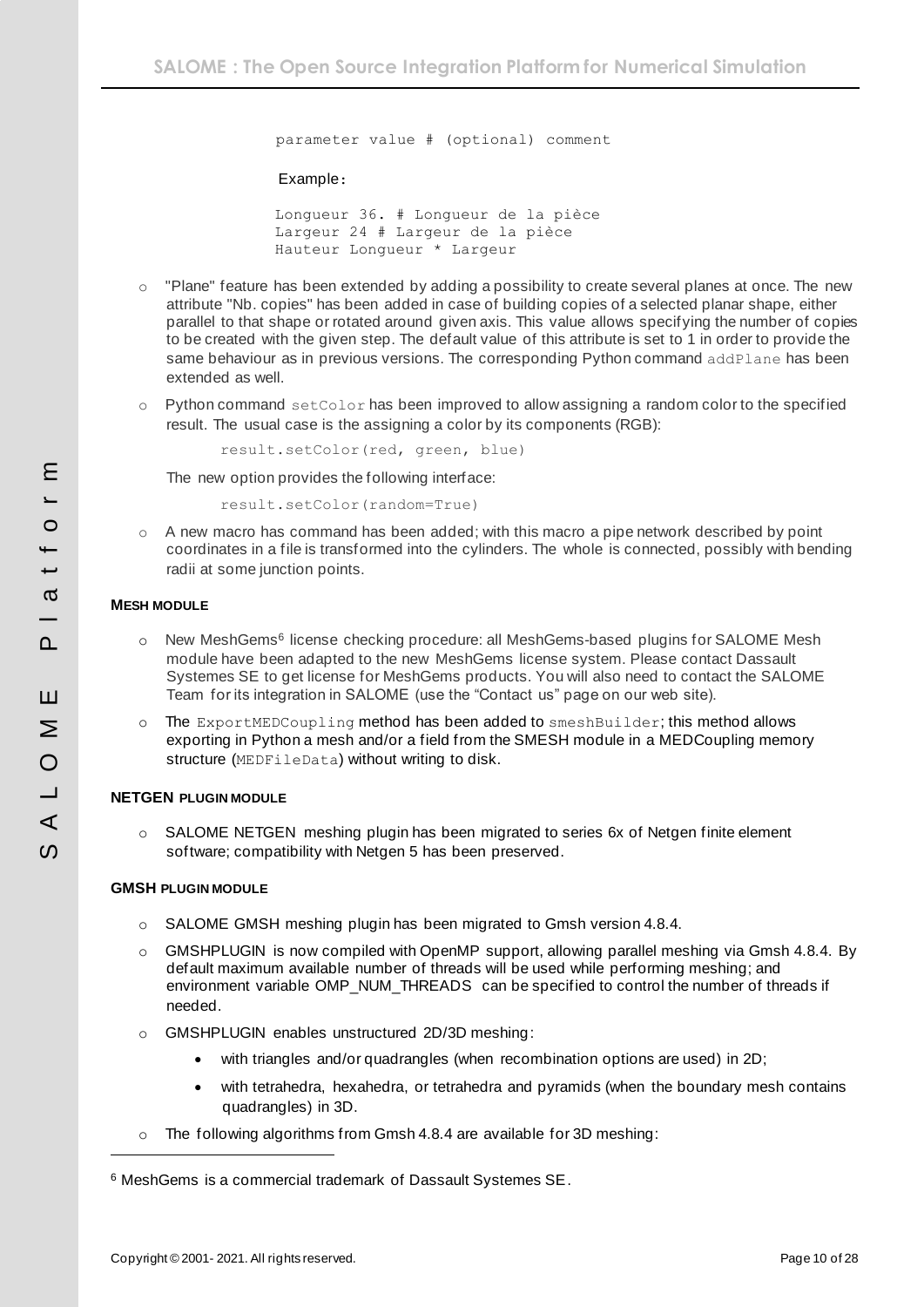- Delaunay
- Frontal Delaunay
- MMG3D
- R-tree
- Parallel Delaunay (HXT)
- o The following algorithms from Gmsh 4.8.4 are available for 2D meshing :
	- Automatic
	- Mesh adapt
	- Delaunay
	- Frontal
	- Delaunay for quads
	- Packing of parallelograms

For detailed information on the use of different algorithms offered by GMSHPLUGIN please refer the Gmsh 4.8.4 documentation. Alternatively, the following table can be consulted for obtaining a specific mesh:

|                                      |                                                                                                               |                       |                       | 2D Meshing                 |                       |        |                                 | 3D Meshing            |                      |
|--------------------------------------|---------------------------------------------------------------------------------------------------------------|-----------------------|-----------------------|----------------------------|-----------------------|--------|---------------------------------|-----------------------|----------------------|
|                                      | GMSHPLUGIN "hypothesis construction" options                                                                  | Tria.                 | $Quad. + Tria$        | Quad.                      | Quad. (Tria. split)   | Tetra. | $Pr and ss$<br>$^{+}$<br>Tetra. | Неха.                 | Hexa. (Tetra. split) |
| $2\mathrm{D}$ algorithm              | - Automatic<br>- Mesh Adapt<br>- Delaunay<br>- Frontal<br>- Delaunay for quads<br>- Packing of parallelograms |                       |                       | ✓<br>✓<br>✓<br>✓<br>✓<br>✓ |                       |        |                                 |                       |                      |
| 3D algorithm                         | - Delaunay<br>- Frontal Delaunay<br>$-$ MMG3D<br>- R-tree<br>- Parallel Delaunay (HXT)                        | Х<br>Х<br>Х<br>Х<br>x | Х<br>Х<br>Х<br>Х<br>Х | Х<br>Х<br>Х<br>Х<br>Х      | Х<br>Х<br>X<br>Х<br>Х |        | ✓<br>Х<br>Х<br>Х<br>Х           | ✓<br>Х<br>Х<br>Х<br>х |                      |
| Recombine all trian-<br>gular meshes |                                                                                                               | X                     |                       | ✓                          | Х                     | X      |                                 |                       | х                    |
| Subdivision algorithm - All Quads    | - None<br>- All Hexas                                                                                         | ✓<br>Х<br>Х           | √<br>Х<br>Х           | Х<br>✓<br>х                | Х<br>х                | Х<br>Х | Х<br>Х                          | Х<br>Х                | Х<br>х               |

In the table "Tria.", "Quad.", "Tetra.", and "Hexa." refer to triangular, quadrangular, tetrahedral, hexahedral meshes respectively. "Quad. (Tria. split)" refers to quadrangular mesh that is obtained by performing splitting of each triangle within a triangular mesh into three quadrangles. Similarly, "Hexa. (Tetra. split)" refers to hexahedral mesh that is obtained by performing splitting of each tetrahedron within a tetrahedral mesh into four hexahedra.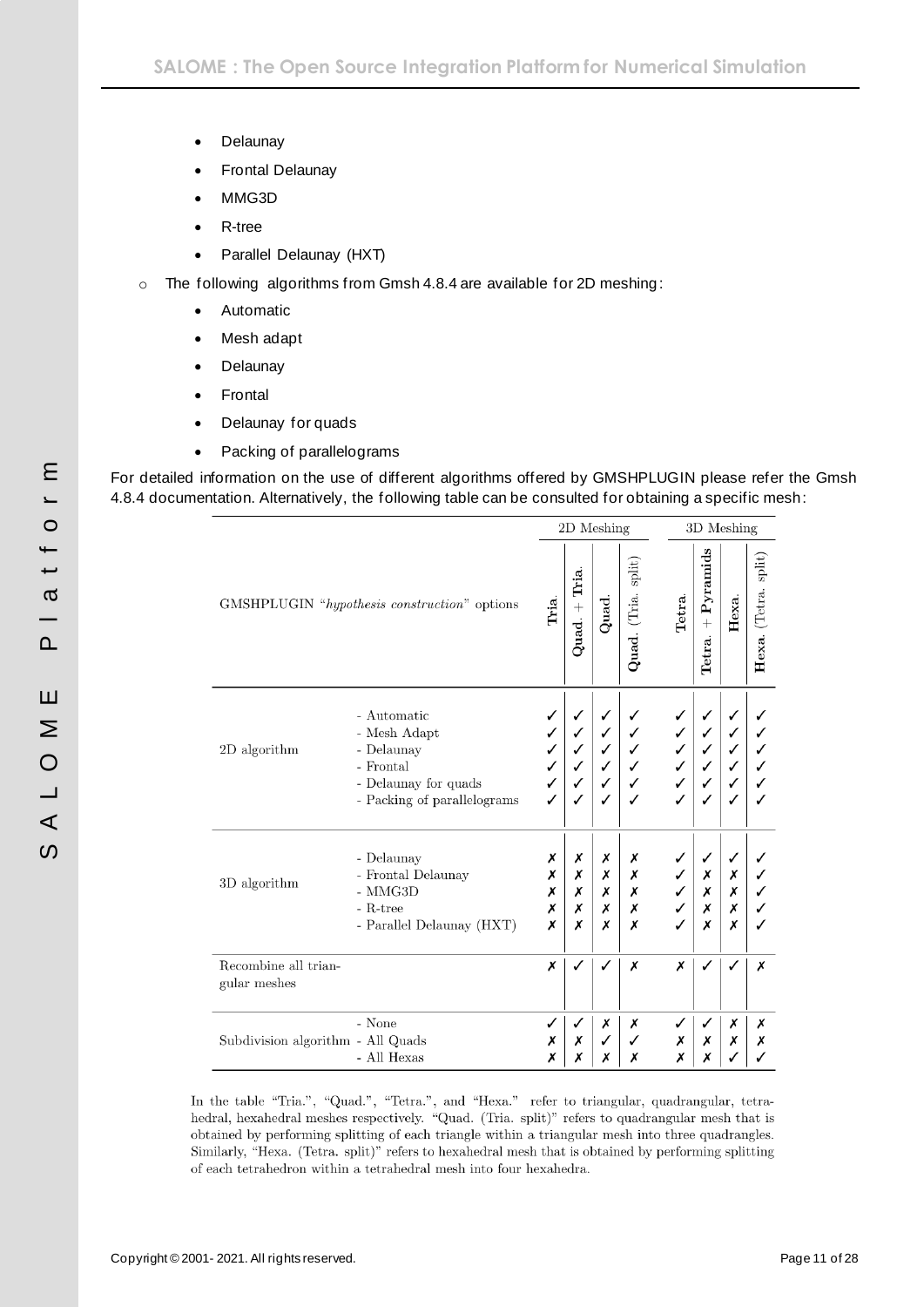#### <span id="page-11-0"></span>**SALOME SESSION-LESS MODE**

o The sessionless option has been added to the salome command, allowing to launch the SALOME GUI without a CORBA servers:

\$ salome sessionless

This mode of launching the GUI is more robust but still contains some known malfunctions (especially for some meshers).

o The YACS engine has been ported to serverless mode. It is therefore possible to create, modify and launch a YACS graph without having a session running.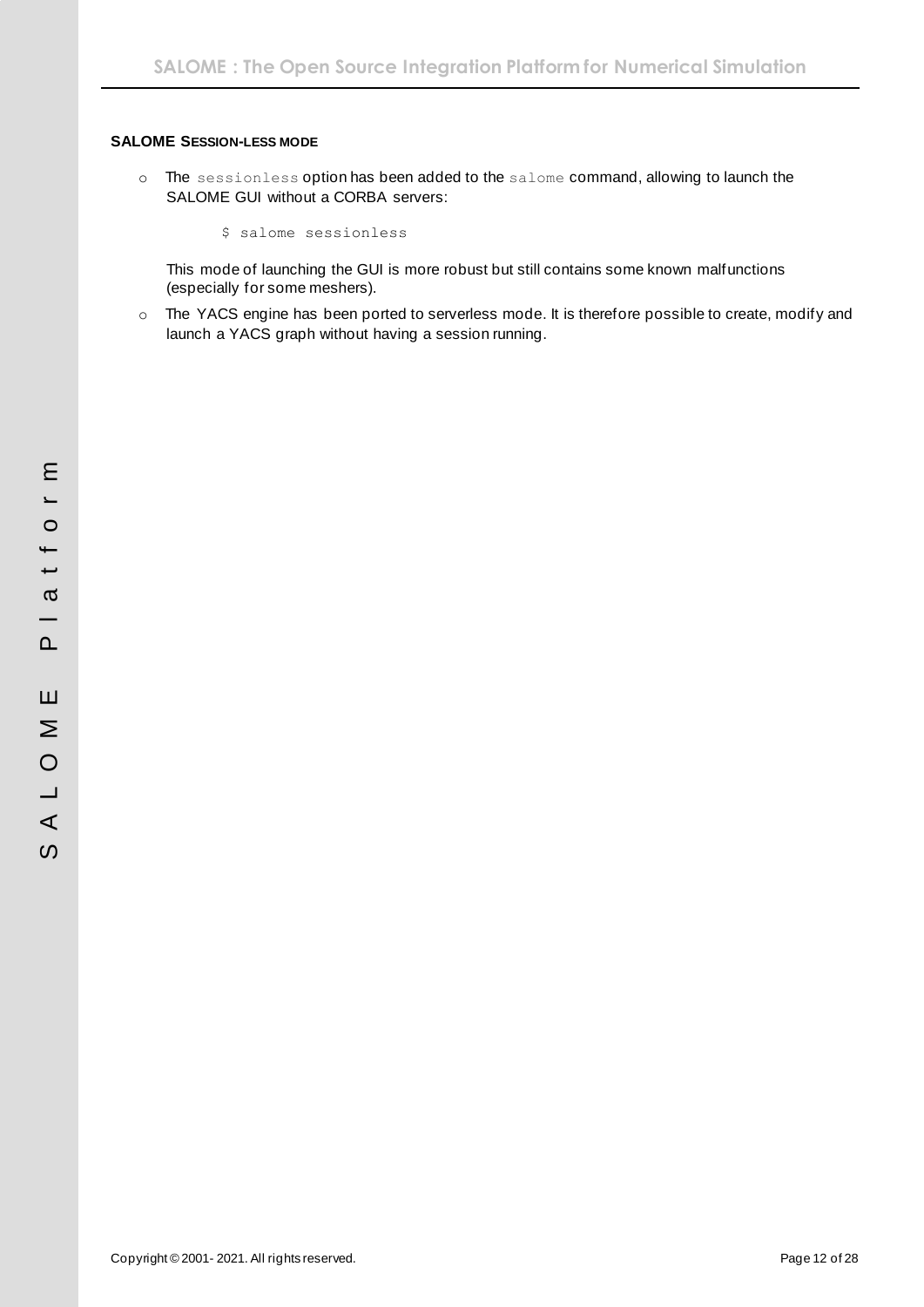# <span id="page-12-0"></span>❖ **CHANGE LOG**

This chapter does not provide the complete set of changes included into this version of SALOME; only the most important changes are listed.

### <span id="page-12-1"></span>**GUI MODULE**

|       | Summary: [EDF]: SALOME GUI module can't be compiled if all viewers are disabled                            |
|-------|------------------------------------------------------------------------------------------------------------|
| 24393 | I Compilation of the GUI module without viewers has been corrected: missed include file has<br>been added. |

### <span id="page-12-2"></span>**SHAPER MODULE**

| 19893 | Summary: [CEA] SHAPER results in error when launched in batch mode or in GUI with the<br>module loaded<br>UnifySameDomain algorithm failure has been fixed in OCCT 7.5.3p1.                                                                                              |
|-------|--------------------------------------------------------------------------------------------------------------------------------------------------------------------------------------------------------------------------------------------------------------------------|
| 20438 | Summary: [CEA] SIGSEGV in SHAPER and GEOM in Pipe binormal<br>SIGSEGV in Bi-normal Pipe has been fixed with OCCT 7.5.2.                                                                                                                                                  |
| 20513 | Summary: [EDF 22586] Filling problem<br>Restore current feature after update of a sketch from Python API.<br>Improve Filling feature to update correctly the orientation of closed wires.<br>Improve the parametrization of a wire used is an object of Filling feature. |
| 24033 | Summary: [EDF 23082] Problem to fuse<br>UnifySameDomain algorithm has been improved in OCCT 7.5.2.                                                                                                                                                                       |
| 24175 | Summary: [EDF 22805] Wrong split<br>Partition algorithm has been improved in OCCT 7.5.3.                                                                                                                                                                                 |
| 24260 | Summary: [CEA] Fatal error gp Dir() input vector has zero norm when loading Python<br>dump<br>The Sketch stays invalid while the sketch plane is re-selected.                                                                                                            |
| 24389 | Summary: [CEA 24384] SHAPER default browser<br>Default browser specified in SALOME preferences is used instead of OS default browser.                                                                                                                                    |
| 24412 | Summary: [CEA] SHAPER TestImportImage_1.py TestImportImage_2.py failing<br>Mentioned tests cases have been updated to be correctly executed with salome<br>test command.                                                                                                 |
| 24500 | Summary: [EDF 23798] Problem of export                                                                                                                                                                                                                                   |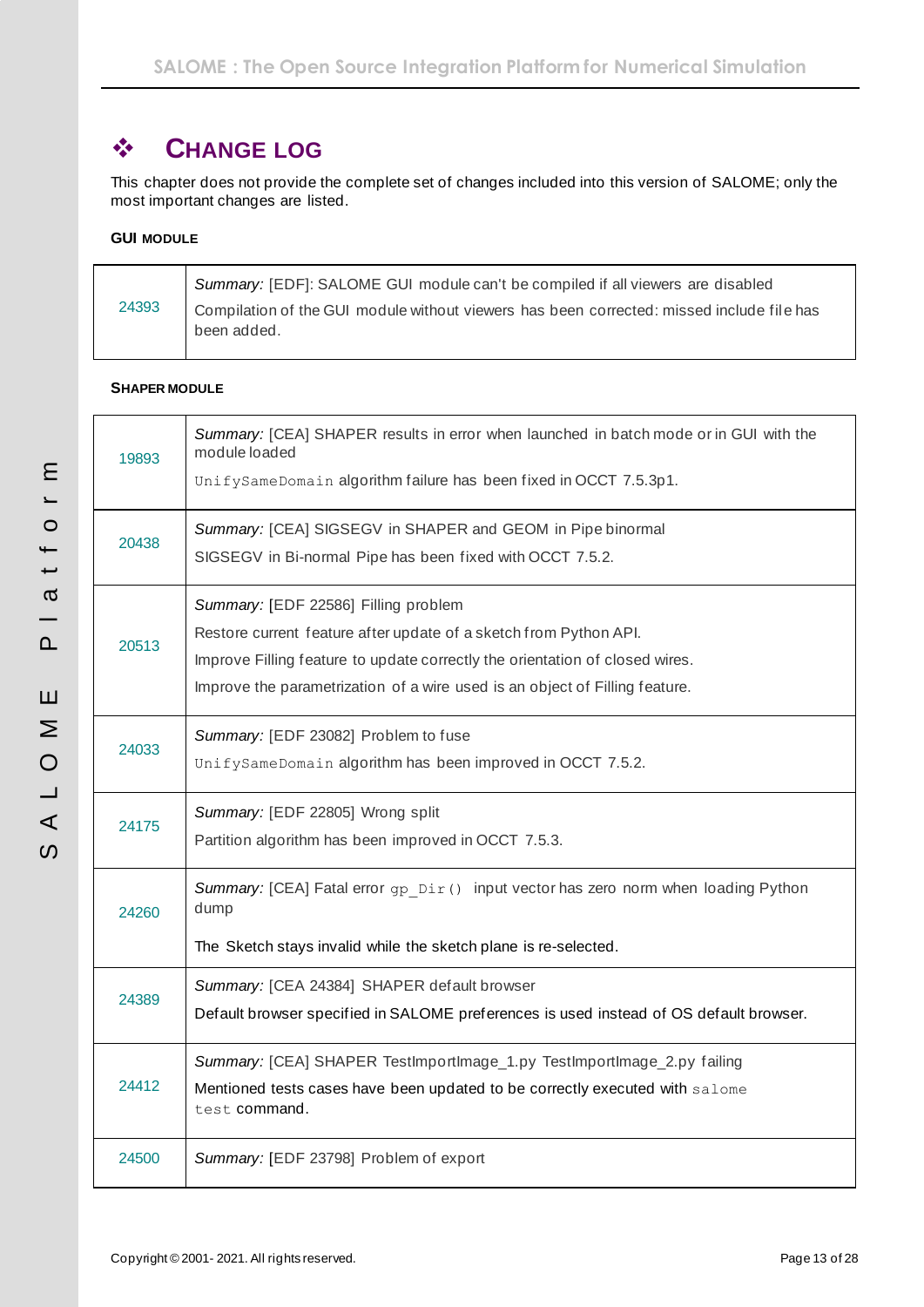|       | A problem with corrupting a toroidal surface while writing STEP file has been fixed in OCCT<br>7.5.3p1.                                                                                                                                                                                                                                         |
|-------|-------------------------------------------------------------------------------------------------------------------------------------------------------------------------------------------------------------------------------------------------------------------------------------------------------------------------------------------------|
| 24727 | Summary: [CEA] Selection mechanism is not working on a re-opened study<br>Enabled selection by naming in a re-opened study.                                                                                                                                                                                                                     |
| 24728 | Summary: [CEA] Call geometric dump only when explicitly asked by the user<br>Provide option flag "Dump by coordinates" in the Dump feature. Disable geometric dump by<br>default.                                                                                                                                                               |
| 24758 | Summary: [EDF 24017] Problems with ExtrusionCut<br>Boolean Cut and Fuse shaper algorithms were improved for the case of multi-level compound<br>arguments.                                                                                                                                                                                      |
| 26505 | Summary: [EDF 24182] Picking ellipse from sketch<br>Fixed a problem with elliptic edges selection in Extrusion/Revolution operations.                                                                                                                                                                                                           |
| 26514 | Summary: [CEA 24622] Failing SHAPER tests<br>UnifySameDomain algorithm has been improved in OCCT 7.5.3p1. Test case<br>SHAPER TestDefeaturing OnCompsolid3.py was updated with new values.                                                                                                                                                      |
| 26531 | Summary: [CEA] Shaper tests fail with SEGFAULT<br>Method DumpAssistant.collectFeatures () has been improved. Now a copy of<br>sys. modules is used there to avoid exception "dictionary changed size during iteration".<br>Improved parsing of Python exception message in<br>Config_ModuleReader::loadPlugin() to prevent crash on Python 3.8. |
| 26534 | Summary: [EDF 24265] Problem of recover in TUI<br>Enable in TUI referencing features without results. Now a feature without results can be<br>correctly processed as an operation argument.                                                                                                                                                     |
| 26611 | Summary: [EDF] cloison 07 fails<br>Duplicated parameters have been removed from the script cloison07.py.                                                                                                                                                                                                                                        |

### <span id="page-13-0"></span>**GEOMETRY MODULE**

| 16182 | Summary: [EDF 13477] Problem with Fuse<br>UnionEdges and UnionFaces Geometry algorithms have been replaced with<br>UnifySameDomain OCCT algorithm. Several related regressions have been fixed in OCCT<br>7.5.3p1. |
|-------|--------------------------------------------------------------------------------------------------------------------------------------------------------------------------------------------------------------------|
| 20438 | Summary: [CEA] SIGSEGV in SHAPER and GEOM in Pipe binormal<br>SIGSEGV in Bi-normal Pipe has been fixed with OCCT 7.5.2.                                                                                            |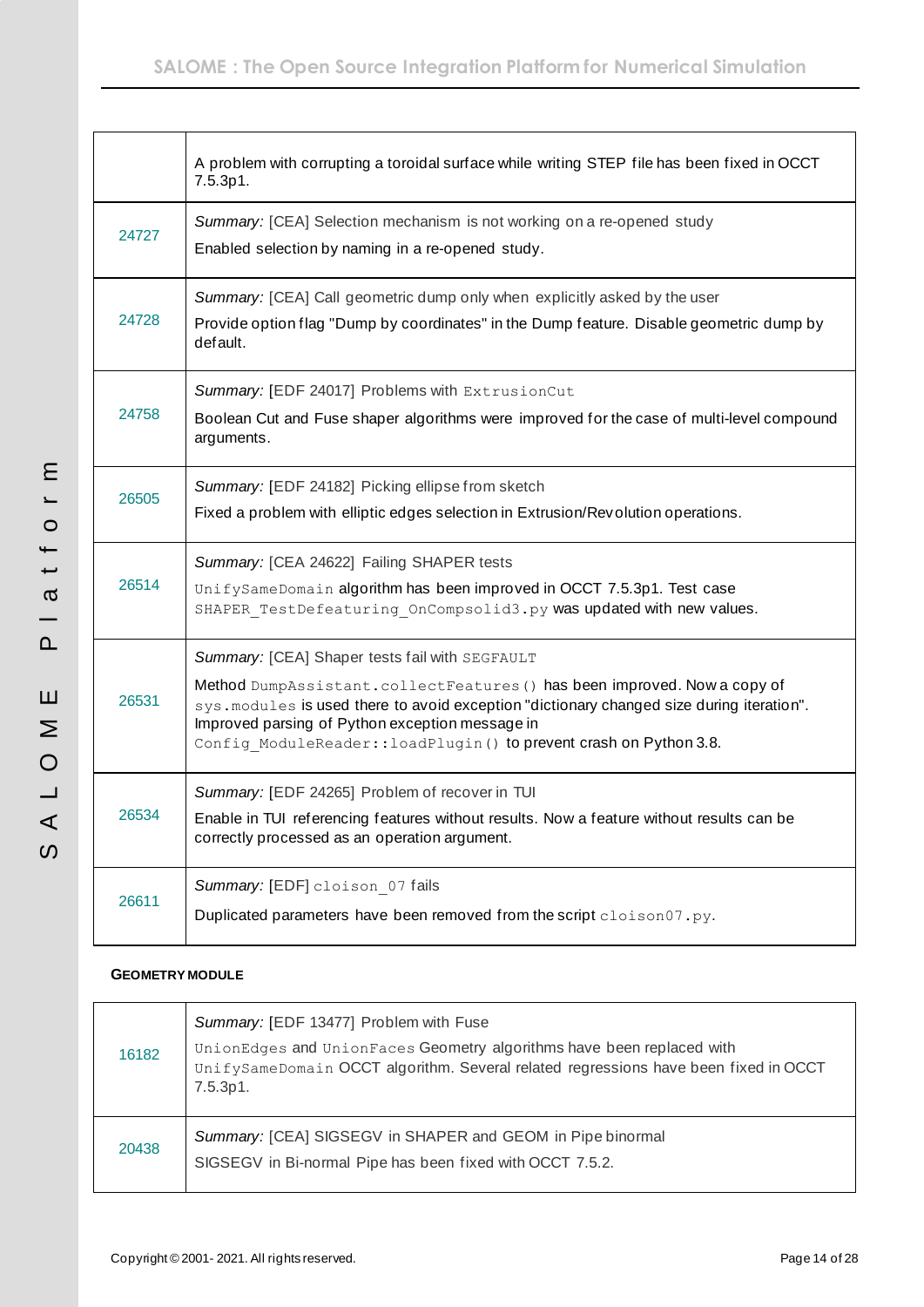|       | Suppressed forcing C1 approximation in Pipe shell builder.                                                                                                                                                                    |
|-------|-------------------------------------------------------------------------------------------------------------------------------------------------------------------------------------------------------------------------------|
| 24378 | Summary: [EDF 23686] Too much importing time<br>Degradation of shape triangulation performance on small toroidal surfaces has bene fixed in<br>OCCT 7.5.3p1. Shape displaying time was significantly decreased on such cases. |
| 24528 | Summary: [EDF 23831] Bring to front<br>Error in "Bring to front" operation on a reopened study has been fixed.                                                                                                                |
| 26341 | Summary: [EDF 9557] Test fails<br>UnifySameDomain algorithm has been improved in OCCT 7.5.3p1.                                                                                                                                |

# <span id="page-14-0"></span>**MESH MODULE**

| 20643 | Summary: [EDF 22805] Problem with Viscous Layer<br>Failure of viscous layers construction on periodic surface has been fixed.                                                                                          |
|-------|------------------------------------------------------------------------------------------------------------------------------------------------------------------------------------------------------------------------|
| 24052 | Summary: [CEA 24050] Body Fitting with shared faces<br>Missing volumes and overlapping faces resulted from Body Fitting algorithm have been fixed.                                                                     |
| 24357 | Summary: [CEA] Export mesh with field on vertices<br>Fix MED export of 0D field so that supporting type to be POINT1.                                                                                                  |
| 24368 | Summary: [EDF 23667] Duplicates nodes<br>Fix orientation of 2D joint elements created by "Duplicate nodes on group boundaries"<br>operation.                                                                           |
| 24400 | Summary: [CEA] Option in SALOME for not storing in med files the indices (number of nodes)<br>Enable switching off saving numbers of nodes and cells when exporting mesh to MED file, in<br>order to reduce file size. |
| 24761 | Summary: [EDF 24020] Difference of behaviour between sub-mesh and group from geometry<br>Enable creating a mesh group on a geometry group sharing items with another group being the<br>shape to mesh.                 |
| 26429 | Summary: [CEA] Can't load meshes from HDF if its size is too big<br>Failure at opening a large HDF file (> MAX INT) has been fixed.                                                                                    |
| 26515 | Summary: [CEA 24622] Failing SMESH tests<br>Failure of blocFissure tests due to changed number of mesh entities generated by<br>NETGEN has been fixed.                                                                 |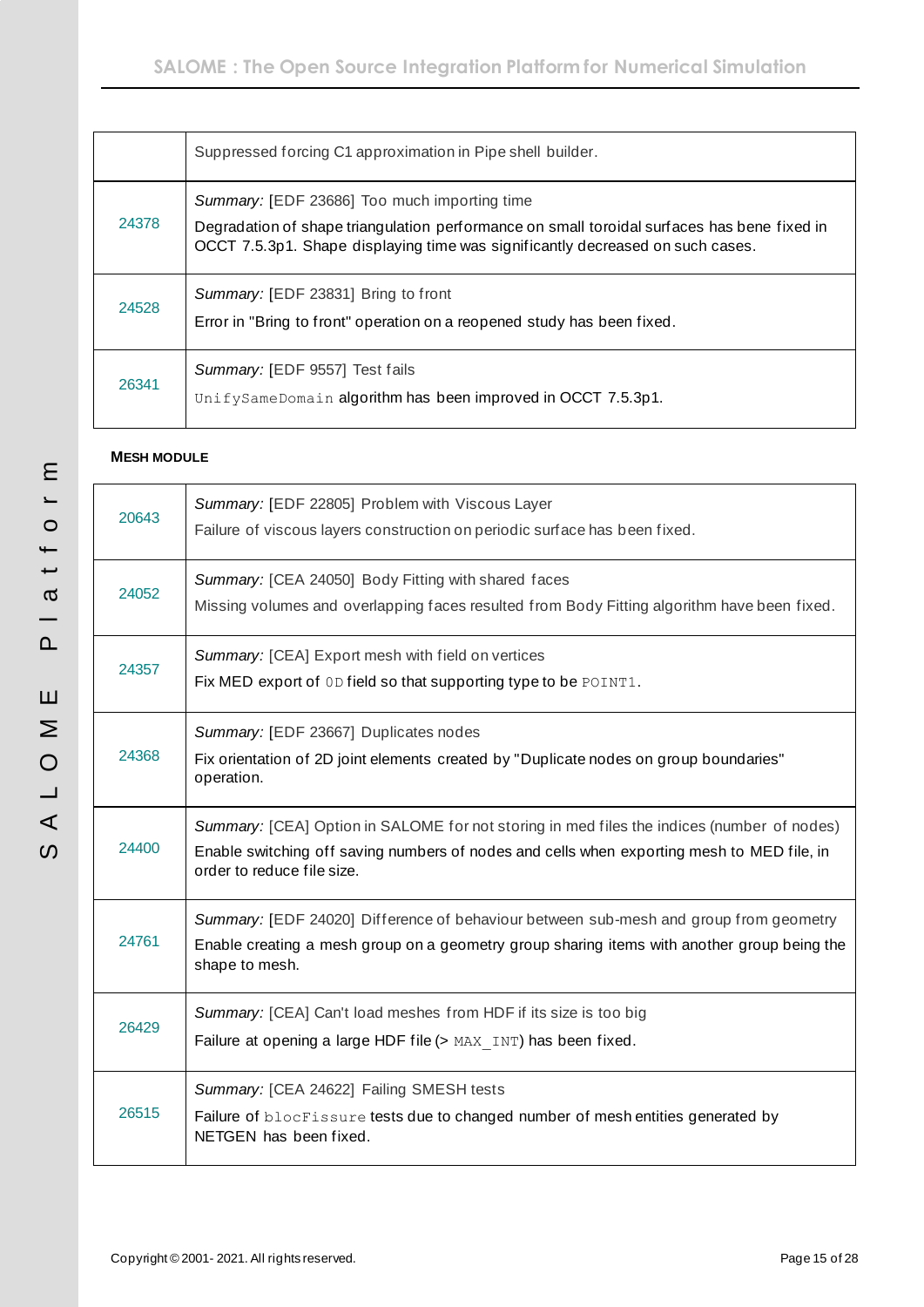| 26523 | Summary: [EDF 24234] Viscous Layer<br>Viscous layers construction failure at some configurations has been fixed.                                                   |
|-------|--------------------------------------------------------------------------------------------------------------------------------------------------------------------|
| 26609 | Summary: [CEA][Windows] Patching Windows Tests<br>Several tests have been adapted to Windows OS.                                                                   |
| 26615 | Summary: [CEA][Windows] MGAdaptTests without session failing<br>Disable test for the features which aren't supported on Windows.                                   |
| 26616 | Summary: [CEA][Windows] Type long MEDCOUPLING failing test<br>Use long long (which is true 64-bit type on Windows) to transfer pointer as a function<br>parameter. |
| 26630 | Summary: [EDF 6032] Problem of projection<br>Failure of Projection 2D algorithm has been fixed.                                                                    |
| 26655 | Summary: [EDF 24384] Problem of Display<br>Problem with deleting Groups and Sub-Meshes presentations in VTK viewer during mesh<br>deletion has been fixed.         |

# <span id="page-15-0"></span>**MG-CADSURF PLUGIN MODULE**

| 16292 | Summary: [CEA 6719] MGCADSurf: option SetEnforced1D mesh<br>Now it is possible to enforce 1D mesh into MG-CADSurf mesh.                           |
|-------|---------------------------------------------------------------------------------------------------------------------------------------------------|
| 24731 | Summary: [CEA] Changing 3D algorithm leads to inconsistent dumped python script.<br>Invalid dump of empty list of enforced meshes has been fixed. |

# <span id="page-15-1"></span>**MG-TETRA PARALLEL PLUGIN MODULE**

| 26435 | Summary: [EDF] MG-Tetra HPC failed                                          |
|-------|-----------------------------------------------------------------------------|
|       | Problem with mesh construction with MG-Tetra HPC mesher has been corrected. |

### <span id="page-15-2"></span>**HEXOTIC PLUGIN MODULE**

| 26436 | Summary: [CEA] Copy Mesh and MG-Hexa<br>Failure of MG-Hexa on 2D shell without geometry has been fixed. |
|-------|---------------------------------------------------------------------------------------------------------|
| 26666 | Summary: [CEA] Size map ignored by MG-Hexa                                                              |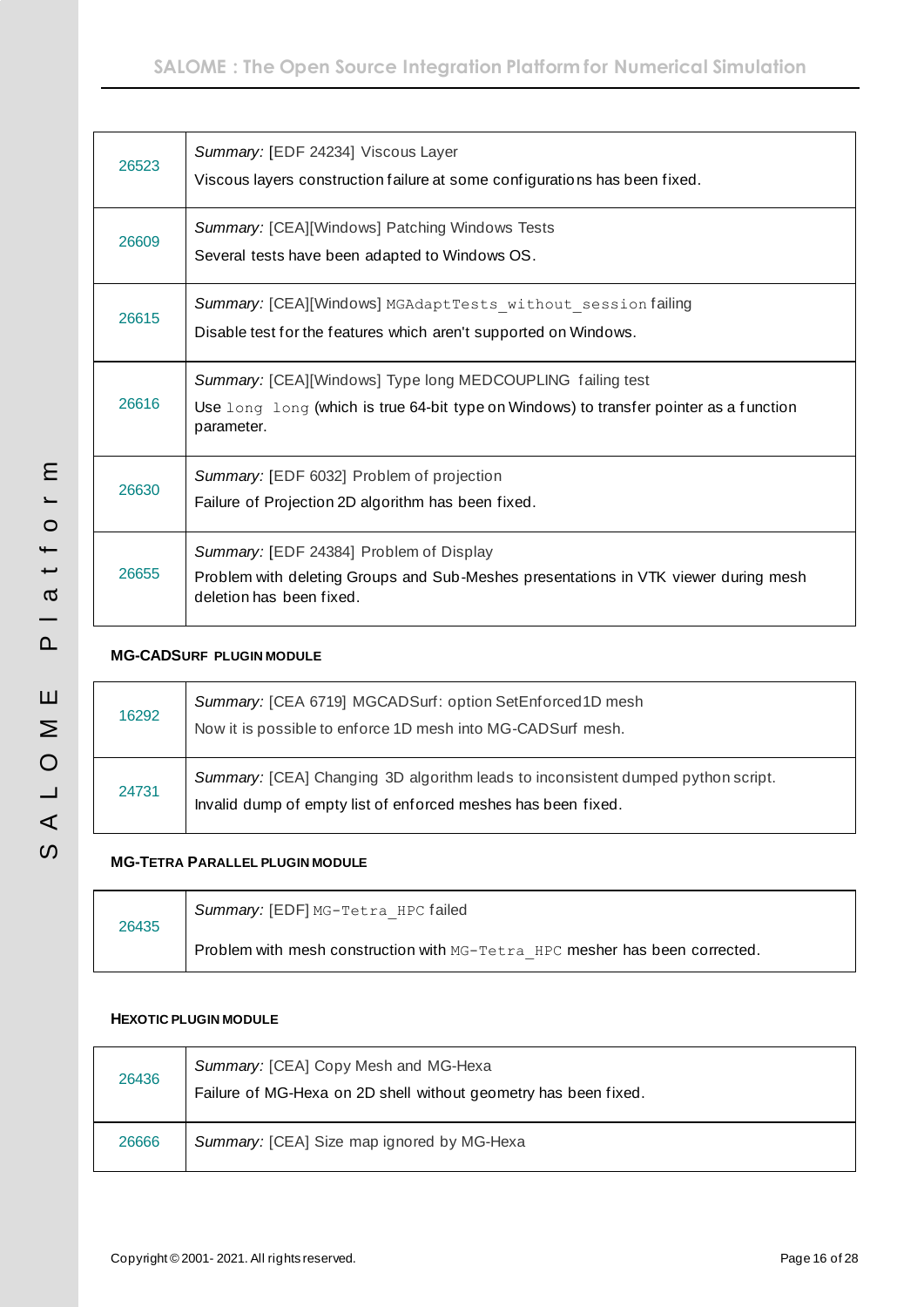| Bug that the size-map is incorrectly passed to MG-Hexa has been fixed. |
|------------------------------------------------------------------------|
|                                                                        |

### <span id="page-16-0"></span>**GMSH PLUGIN MODULE**

| 24165 | Summary: [CEA 24105] Extra edges with GMSH algorithm in Mesh<br>Migrate on GMSH v4.8.4.                              |
|-------|----------------------------------------------------------------------------------------------------------------------|
| 26550 | Summary: [EDF] Some GMSH plugin tests fail<br>Several problems with GMSH plugin under Scibian 9 have been corrected. |

### <span id="page-16-1"></span>**MEDCOUPLING MODULE**

|       | Summary: [CEA] buildInnerBoundaryAlongM1Group                                                                                                                                                                                                       |
|-------|-----------------------------------------------------------------------------------------------------------------------------------------------------------------------------------------------------------------------------------------------------|
| 26638 | Fix a problem with inner boundaries construction in mesh. Split findNodesToDuplicate ()<br>into two parts. Properly identify singular points in some particular cases. Properly handle cells<br>around the M1 group which form non-convex patterns. |

### <span id="page-16-2"></span>**YACS MODULE**

| 24591 | Summary: [CEA 18828] YACS use external PMML tool repository<br>Possibility to build YACS with external PMML tool has been introduced. |
|-------|---------------------------------------------------------------------------------------------------------------------------------------|
| 26594 | Summary: [CEA] Failed KERNEL test<br>Adapt YACS for Swig v4.                                                                          |

### <span id="page-16-3"></span>**PARAVIS MODULE**

| 24531 | Summary: [CEA] failing VoroGauss test<br>Paravis test case test VoroGauss.py was improved in order to correctly find required data<br>files. |
|-------|----------------------------------------------------------------------------------------------------------------------------------------------|
| 24597 | Summary: [CEA] [Windows] PARAVISADDONS compilation issue<br>PARAVISADDONS plugins have been ported to Windows OS.                            |

### <span id="page-16-4"></span>**FIELDS MODULE**

|       | Summary: [CEA] Two items in FIELDS trigger an exception                                       |
|-------|-----------------------------------------------------------------------------------------------|
| 24636 | Exception on "Expand Time Series" and "Use in Workspace" GUI commands has been<br>eliminated. |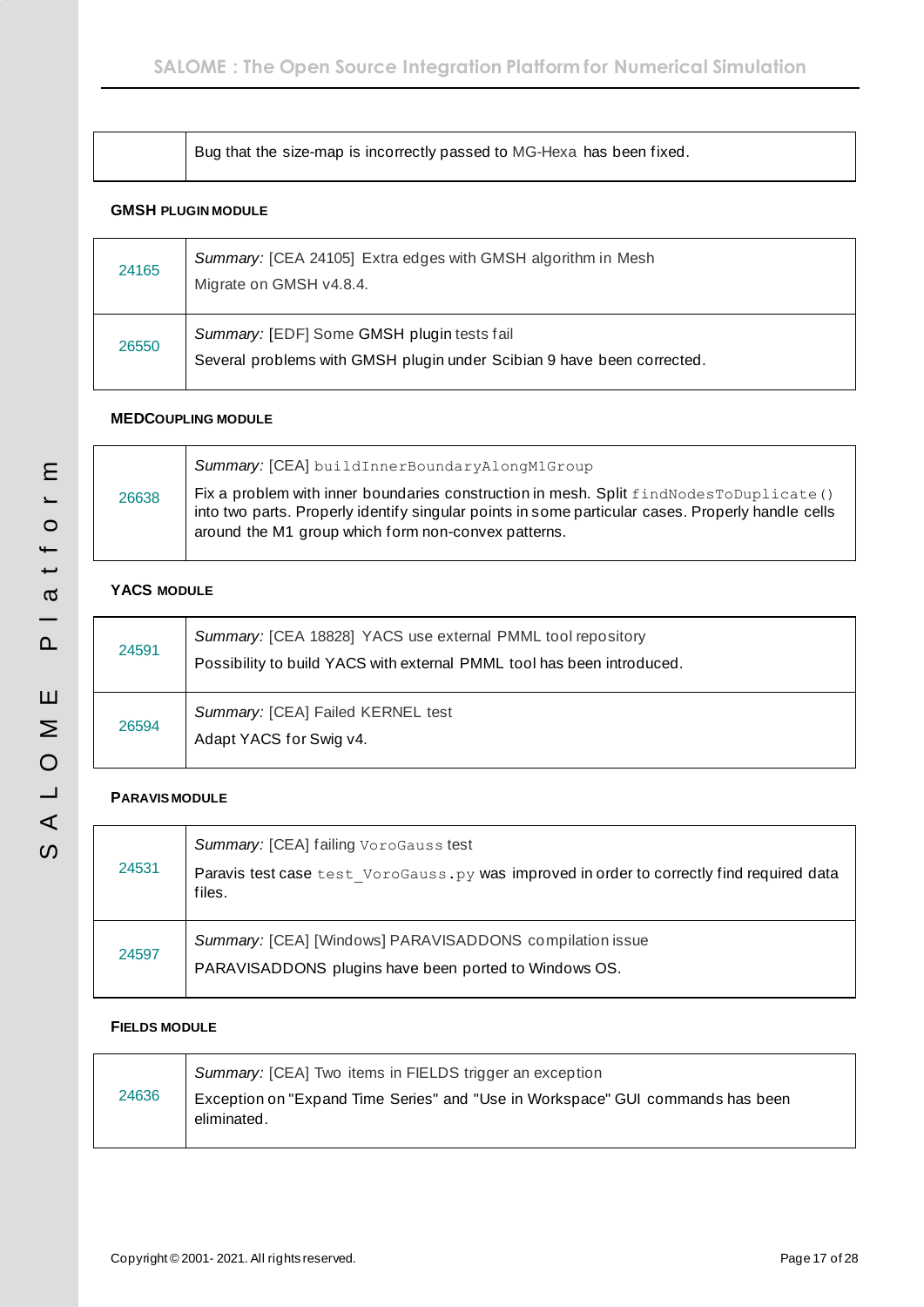### <span id="page-17-0"></span>**OTHER ISSUES**

| 243<br>63               | Summary: [CEA 24049] SalomeFindHDF5 does not return HDF5 CXX LIBRARY<br>Implement a workaround which fixes problem with incorrect treating of COMPONENTS keyword by<br>SALOME_FIND_PACKAGE_AND_DETECT CONFLICTS () macro.                                                                                                                                                  |
|-------------------------|----------------------------------------------------------------------------------------------------------------------------------------------------------------------------------------------------------------------------------------------------------------------------------------------------------------------------------------------------------------------------|
| 244<br>74               | Summary: [CEA 24313] - DSALOME CREATE SYMLINKS=ON - relative symbolic links<br>Added CMake option that allows creating relative symbolic links instead of absolute ones. Relative<br>symbolic links to documentation can be created with the following set of<br>Options: - DSALOME INSTALL MODULES DOC=ON - DSALOME CREATE SYMLINKS=ON - DSALOME<br>RELATIVE SYMLINKS=ON. |
| 263<br>61               | Summary: [CEA 17813] TASK 112.2 duplicate file in SAMPLES<br>Clean-up data files repository: remove files which are duplicated in other modules.                                                                                                                                                                                                                           |
| 264<br>32               | Summary: [CEA 26431] Import/export SAUV removal<br>Support of SAUV format has been suppressed in Mesh and Paravis modules.                                                                                                                                                                                                                                                 |
| 264<br>58               | Summary: [EDF] OTHER: versioning of sources via git commit id (sha1)<br>Add a possibility to better identify SALOME build via embedding git SHA1 commit id into the version<br>data.                                                                                                                                                                                       |
| 265<br>0.9 <sup>°</sup> | Summary: [CEA] OCCT creates \$HOME/. cmake/packages/OpenCASCADE<br>SAT: Use -DCMAKE EXPORT NO PACKAGE REGISTRY=ON CMake option to avoid exporting registry<br>record for Open CASCADE Technology.                                                                                                                                                                          |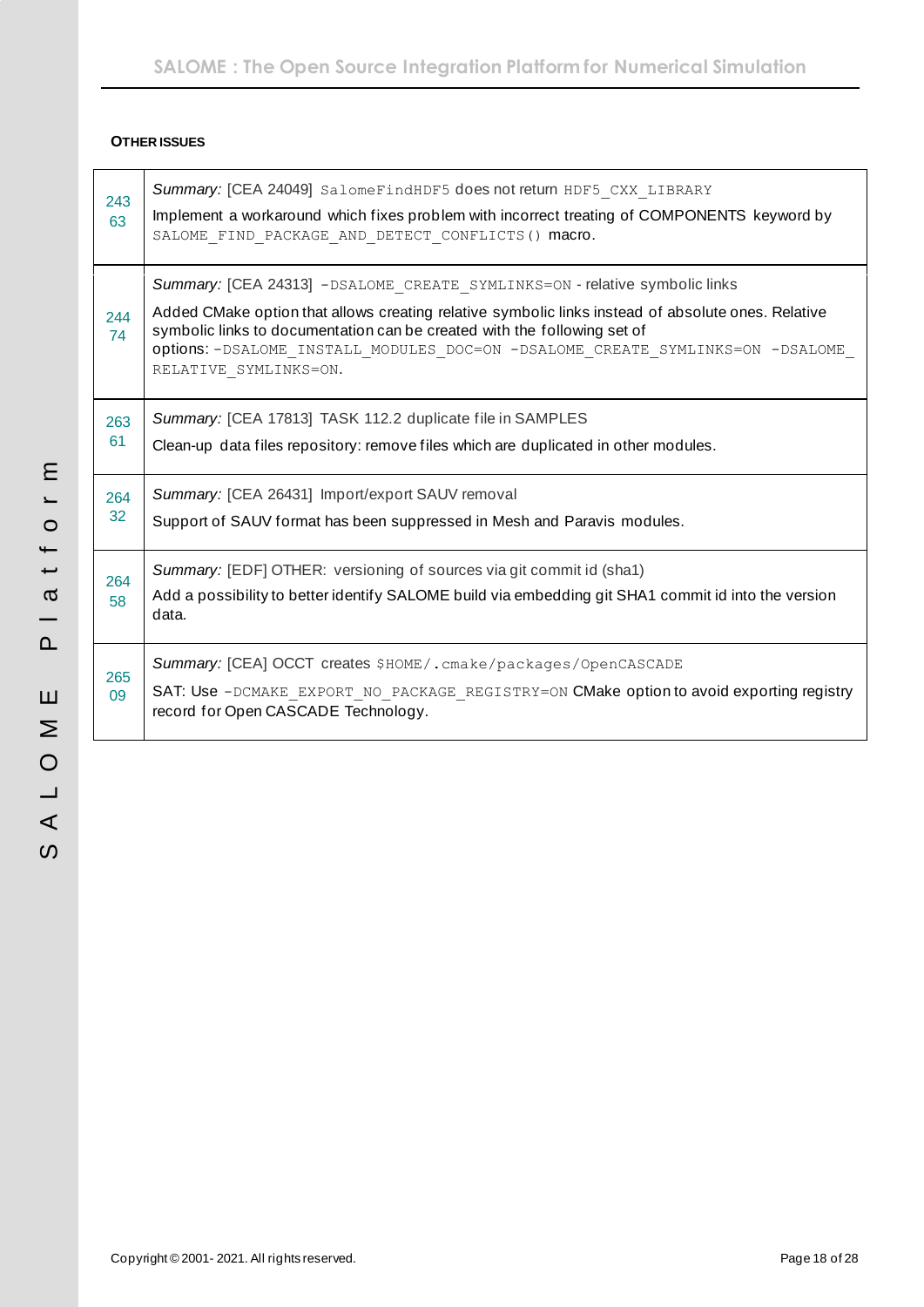# <span id="page-18-0"></span>❖ **OCCT 7.5.3 BUG CORRECTIONS**

This chapter lists bug corrections and improvements made for SALOME project in Open CASCADE Technology. Below listed bug corrections and improvements are included into OCCT version 7.5.3 patch #1 used by SALOME 9.8.0; complete list of bugs and improvements made in OCCT can be seen at [https://dev.opencascade.org/forums/occt-releases.](https://dev.opencascade.org/forums/occt-releases)

| 31890 | Modeling Algorithms - Invalid result of common fuse BOP. Intersection has failed.                       |
|-------|---------------------------------------------------------------------------------------------------------|
| 32196 | Modeling Algorithms - Invalid section curve                                                             |
| 32332 | Modeling Algorithms - Incorrect result of ShapeUpgrade UnifySameDomain                                  |
| 32424 | [Regression] Mesh - Slow triangulation of a simple shape.                                               |
| 32470 | Modeling Algorithms - BOP wrong result on sphere and box                                                |
| 32556 | Data Exchange - A toroidal part of solid is corrupted while writing or reading STEP file                |
| 32561 | Modelling Algorithms - UnifySameDomain does nothing while it is expected to union two<br>pairs of faces |
| 32581 | Modelling Algorithms - UnifySameDomain produces invalid result                                          |
| 32619 | [Regression] Modelling Algorithms - UnifySameDomain ignores shared face                                 |
| 32623 | [Regression] Modelling Algorithms - UnifySameDomain invalid result only in release<br>mode              |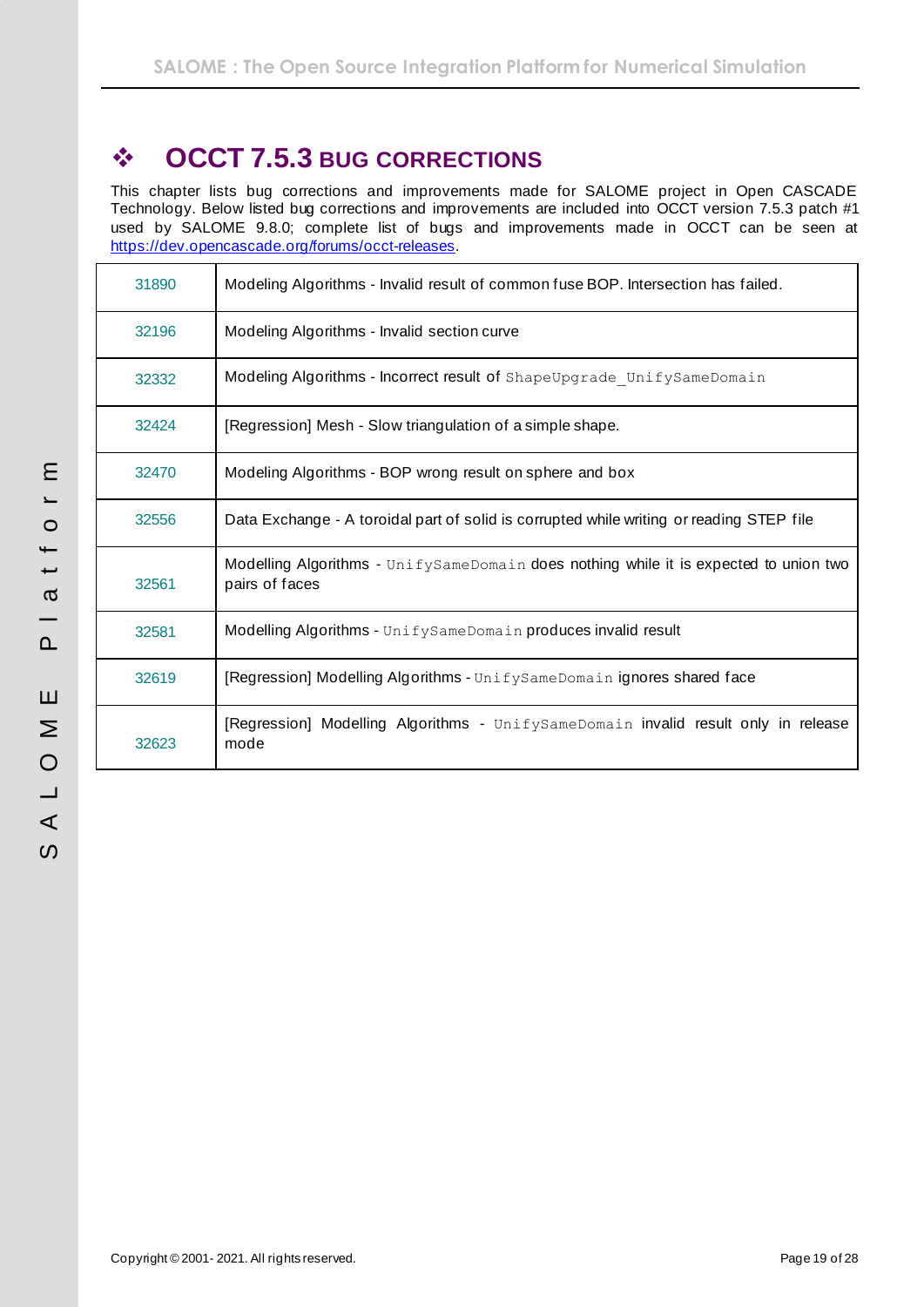# <span id="page-19-0"></span>❖ **SUPPORTED DISTRIBUTIONS AND PRE-REQUISITES**

SALOME is a cross-platform solution that supports Linux and Windows. It is distributed as open-source software under the terms of the GNU LGPL license.

The table below lists the versions of the pre-requisite products used by SALOME platform. Other versions of the products can also work but this is not guaranteed.

| Product                             | Version    | KERNEL | <b>UD</b> | <b>GEOM</b> | <b>SHAPER</b> | SMESH | <b>FIELDS</b> | <b>YACS</b> | PARAVIS | HOMARD | <b>HEXABLOCK</b> | <b>JOBMANAGER</b> | NETGENPLUGIN | GHS3DPLUGIN | <b>GHS3DPRLPLUGIN</b> | <b>BLSURFPLUGIN</b> | <b>HexoticPLUGIN</b> | <b>HEXABLOCKPLUGIN</b> | <b>HYBRIDPLUGIN</b> | GMSHPLUGIN  | <b>ADAO</b> | EFICAS |
|-------------------------------------|------------|--------|-----------|-------------|---------------|-------|---------------|-------------|---------|--------|------------------|-------------------|--------------|-------------|-----------------------|---------------------|----------------------|------------------------|---------------------|-------------|-------------|--------|
| $Gcc*$                              | $4.8***$   | X      | X         | X           | X             | Χ     | X             | Х           | Χ       | X      | X                | X                 | X            | X           | X                     | X                   | X                    | X                      | X                   | Х           | X           | X      |
| GNU make*                           | $3.81***$  | X      | X         | X           | X             | X     | X             | X           | X       | X      | X                | X                 | X            | X           | X                     | X                   | X                    | X                      | X                   | X           | X           | X      |
| <b>Microsoft Visual</b><br>Studio** | 2017       | X      | X         | X           | X             | X     | X             | X           | X       | Χ      | Х                | X                 | X            | X           | X                     | X                   | Х                    | X                      | X                   | X           | X           | X      |
| <b>Cmake</b>                        | 3.12.1     | X      | X         | X           | X             | X     | X             | X           | X       | X      | X                | X                 | X            | X           | X                     | X                   | X                    | X                      | X                   | X           | X           | X      |
| Python                              | 3.6.5      | X      | X         | X           | X             | X     | X             | X           | Χ       | X      | X                | X                 | $\mathsf X$  | X           | X                     | X                   | $\sf X$              | X                      | X                   | Χ           | X           | X      |
| Qt                                  | 5.12.10    |        | X         | X           | X             | Χ     | X             | X           | X       | X      | X                | X                 | X            | X           | X                     | X                   | X                    | X                      | X                   | $\mathsf X$ | X           | X      |
| <b>Sip</b>                          | 5.5.0      |        | X         |             |               |       |               |             |         |        |                  |                   |              |             |                       |                     |                      |                        |                     |             |             |        |
| Pyqt                                | 5.15.3     | Х      | $\sf X$   |             |               | X     | X             |             | X       |        |                  |                   |              |             |                       |                     |                      |                        |                     |             | X           | X      |
| <b>Boost</b>                        | 1.71.0     | X      | X         | X           | X             | X     | X             | X           | X       | X      | X                | X                 | X            | X           | X                     | X                   | X                    | X                      | X                   | X           |             |        |
| Swig                                | 3.0.12     | X      | X         | X           | Χ             | Χ     | X             | X           |         | Χ      | X                |                   |              |             |                       |                     |                      |                        |                     |             |             |        |
| <b>OCCT</b>                         | 7.5.3p1    |        | X         | X           | X             | X     |               |             |         | X      | X                |                   | X            | X           | X                     | X                   | X                    | X                      | X                   | Χ           |             |        |
| Qwt                                 | 6.1.2      |        | X         |             |               | X     |               |             |         |        |                  |                   |              |             |                       |                     |                      |                        |                     |             |             |        |
| <b>Omniorb</b>                      | 4.2.2      | Х      | X         | X           |               | X     | X             | X           | X       | X      | X                | X                 | X            | X           | Χ                     | X                   | X                    | X                      | Х                   | Х           | X           | X      |
| Omniorbpy                           | 4.2.2      | X      | X         | X           |               | X     | X             | X           | X       | X      | X                | X                 | X            | X           | X                     | X                   | X                    | X                      | X                   | X           | X           | X      |
| Hdf5                                | 1.10.3     | X      | X         |             |               | X     |               |             |         |        |                  |                   |              |             |                       |                     |                      |                        |                     |             |             |        |
| <b>Med</b>                          | 4.1.1      |        |           |             |               | Χ     | X             |             | X       | X      |                  |                   |              |             |                       |                     |                      |                        |                     |             |             |        |
| <b>Vtk</b>                          | $8***$     |        | X         | X           |               | Χ     | X             |             | Χ       |        | X                |                   | X            | X           | X                     | X                   | X                    | X                      | X                   | X           |             |        |
| <b>Numpy</b>                        | 1.16.4     |        | X         |             |               | X     | X             |             | Χ       | X      |                  |                   |              |             |                       |                     |                      |                        |                     |             | X           |        |
| <b>Scipy</b>                        | 1.4.1      |        |           |             |               |       |               |             |         |        |                  |                   |              |             |                       |                     |                      |                        |                     |             | $\mathsf X$ |        |
| Graphviz                            | 2.38.0     | Х      | X         | X           | Χ             | Χ     | X             | X           |         |        |                  |                   | X            | X           | X                     | X                   | X                    |                        | X                   | X           |             |        |
| Doxygen                             | 1.8.14     | X      | X         | X           | X             | X     | X             | X           |         |        |                  |                   | X            | X           | X                     | X                   | X                    | X                      | X                   | X           |             |        |
| <b>Netgen</b>                       | 6.2.2101   |        |           |             |               |       |               |             |         |        |                  |                   | X            |             |                       |                     |                      |                        |                     |             |             |        |
| <b>Metis</b>                        | 5.1.0      |        |           |             |               |       | X             |             |         |        |                  |                   |              |             |                       |                     |                      |                        |                     |             |             |        |
| <b>Scotch</b>                       | 6.0.4      |        |           |             |               |       | X             |             |         |        |                  |                   |              |             |                       |                     |                      |                        |                     |             |             |        |
| Libxml2                             | 2.9.1      | X      | X         |             | X             |       | X             | X           |         |        |                  |                   |              |             |                       |                     |                      |                        |                     |             |             |        |
| <b>MeshGems</b>                     | $2.13 - 1$ |        |           |             |               |       |               |             |         |        |                  |                   |              | X           | X                     | X                   | X                    |                        | X                   |             |             |        |
| <b>Sphinx</b>                       | 1.7.6      | Х      | X         |             | Χ             | Χ     | X             | X           | X       | X      | X                | X                 |              |             |                       |                     |                      |                        |                     |             | X           | X      |
| Libbatch                            | 2.4.5      | X      |           |             |               |       |               |             |         |        |                  |                   |              |             |                       |                     |                      |                        |                     |             |             |        |
| Cgns                                | 4.1.1      |        |           |             |               | X     |               |             |         |        |                  |                   |              |             |                       |                     |                      |                        |                     |             |             |        |
| <b>Paraview</b>                     | 5.9.0      |        | X         |             |               |       | X             |             | X       |        |                  |                   |              |             |                       |                     |                      |                        |                     |             |             |        |
| <b>Psutil</b>                       | 5.7.2      | X      |           |             |               |       |               |             |         |        |                  |                   |              |             |                       |                     |                      |                        |                     |             |             |        |
| Gmsh                                | 4.8.4      |        |           |             |               |       |               |             |         |        |                  |                   |              |             |                       |                     |                      |                        |                     | X           |             |        |
| <b>Planegcs</b>                     | 0.18       |        |           |             | X             |       |               |             |         |        |                  |                   |              |             |                       |                     |                      |                        |                     |             |             |        |
| <b>Pillow</b>                       | 7.1.1      |        |           |             |               |       | X             |             |         |        |                  |                   |              |             |                       |                     |                      |                        |                     |             |             |        |
| <b>Nlopt</b>                        | 2.5.0      |        |           |             |               |       |               |             |         |        |                  |                   |              |             |                       |                     |                      |                        |                     |             | X           |        |
| Eficas (tool)                       | 9.8.0      |        |           |             |               |       |               |             |         |        |                  |                   |              |             |                       |                     |                      |                        |                     |             | $\mathsf X$ | X      |

*\*) Linux only \*\*) Windows only*

*\*\*\*) Minimal required version, some features require newer version of gcc*

*\*\*\*\*) Version included into ParaView is used*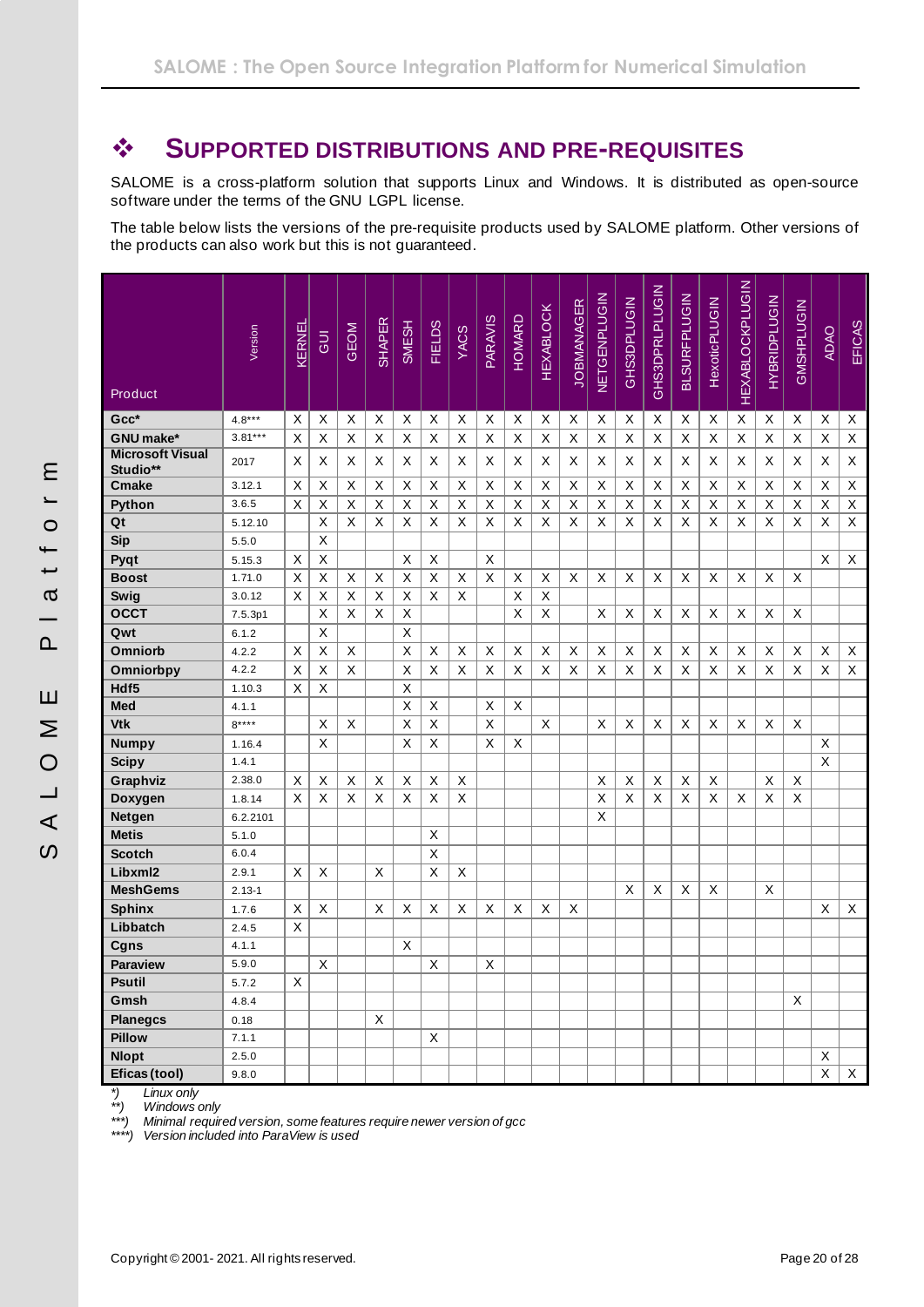The following products are not mandatory for SALOME directly; these products are either optional for SALOME or only required to build other pre-requisite products.

| Product           | <b>Required by</b>                    | Comment                                |  |  |  |  |  |
|-------------------|---------------------------------------|----------------------------------------|--|--|--|--|--|
| <b>Alabaster</b>  | Sphinx                                | Not used directly.                     |  |  |  |  |  |
| <b>Babel</b>      | Sphinx                                | Not used directly.                     |  |  |  |  |  |
| Certifi           | Sphinx                                | Not used directly.                     |  |  |  |  |  |
| <b>Chardet</b>    | Sphinx                                | Not used directly.                     |  |  |  |  |  |
| <b>Click</b>      | Sphinx                                | Not used directly.                     |  |  |  |  |  |
| Colorama          | SAT                                   | Not used directly. Windows only.       |  |  |  |  |  |
| <b>Cppunit</b>    | KERNEL, FIELDS, GEOM, YACS, HEXABLOCK | Optional, for unitary tests.           |  |  |  |  |  |
| Cycler            | Matplotlib                            | Not used directly.                     |  |  |  |  |  |
| <b>Cython</b>     | Mpi4py, Scipy                         | Not used directly.                     |  |  |  |  |  |
| <b>Docutils</b>   | Sphinx                                | Not used directly.                     |  |  |  |  |  |
| Eigen             | Planegcs                              | Not used directly.                     |  |  |  |  |  |
| <b>Embree</b>     | <b>ParaView</b>                       | Optional. Not used directly.           |  |  |  |  |  |
| <b>Expat</b>      | Graphviz                              | Windows only.                          |  |  |  |  |  |
| F <sub>2c</sub>   | <b>SMESH</b>                          | Compile FORTRAN code (converted to C). |  |  |  |  |  |
| Freeimage         | OCCT                                  | Optional. Not used directly.           |  |  |  |  |  |
| Freetype          | OCCT, ParaView                        | Optional. Not used directly.           |  |  |  |  |  |
| Idna              | Sphinx                                | Not used directly.                     |  |  |  |  |  |
| Imagesize         | Sphinx                                | Not used directly.                     |  |  |  |  |  |
| <b>Intel TBB</b>  | OCCT, Ospray, SMESH                   | Optional.                              |  |  |  |  |  |
| <b>Ispc</b>       | Ospray                                | Optional. Not used directly.           |  |  |  |  |  |
| Jinja2            | Sphinx                                | Not used directly.                     |  |  |  |  |  |
| Kiwisolver        | Sphinx                                | Not used directly.                     |  |  |  |  |  |
| Lapack            | Numpy                                 | Not used directly.                     |  |  |  |  |  |
| <b>Libjpeg</b>    | Graphviz                              | Not used directly. Windows only.       |  |  |  |  |  |
| Libpng            | Graphviz                              | Not used directly. Windows only.       |  |  |  |  |  |
| <b>Livm</b>       | Ospray                                | Optional. Not used directly.           |  |  |  |  |  |
| <b>Markupsafe</b> | $\overline{\text{Shinx}}$             | Not used directly.                     |  |  |  |  |  |
| <b>Matplotlib</b> | <b>ParaView</b>                       | Optional. Not used directly.           |  |  |  |  |  |
| <b>Mesa</b>       | Visualization subsystem.              | Optional. Not used directly.           |  |  |  |  |  |
| Opencv            | <b>GEOM</b>                           | Optional.                              |  |  |  |  |  |
| Openmpi           | ParaView, Hdf5, Med, KERNEL, FIELDS   | Optional.                              |  |  |  |  |  |
| <b>Openturns</b>  |                                       | Not used directly.                     |  |  |  |  |  |
| <b>OpenVKL</b>    | Ospray                                | Not used directly.                     |  |  |  |  |  |
| Ospray            | ParaView                              | Optional. Not used directly.           |  |  |  |  |  |
| Packaging         | Sphinx                                | Not used directly.                     |  |  |  |  |  |
| <b>Petsc</b>      | Solverlab                             | Not used directly.                     |  |  |  |  |  |
| Pip               | Python extra packages                 | Optional. Not used directly.           |  |  |  |  |  |
| <b>Pthreads</b>   | OmniORB, and other                    | Not used directly.                     |  |  |  |  |  |
| <b>Pygments</b>   | Sphinx                                | Not used directly.                     |  |  |  |  |  |
| <b>Pyparsing</b>  | Matplotlib                            | Not used directly.                     |  |  |  |  |  |
| <b>Pyreadline</b> | <b>SAT</b>                            | Not used directly. Windows only.       |  |  |  |  |  |
| Python-dateutil   | Matplotlib                            | Not used directly.                     |  |  |  |  |  |
| Pytz              | Matplotlib, Sphinx                    | Not used directly.                     |  |  |  |  |  |
| <b>Requests</b>   | Sphinx                                | Not used directly.                     |  |  |  |  |  |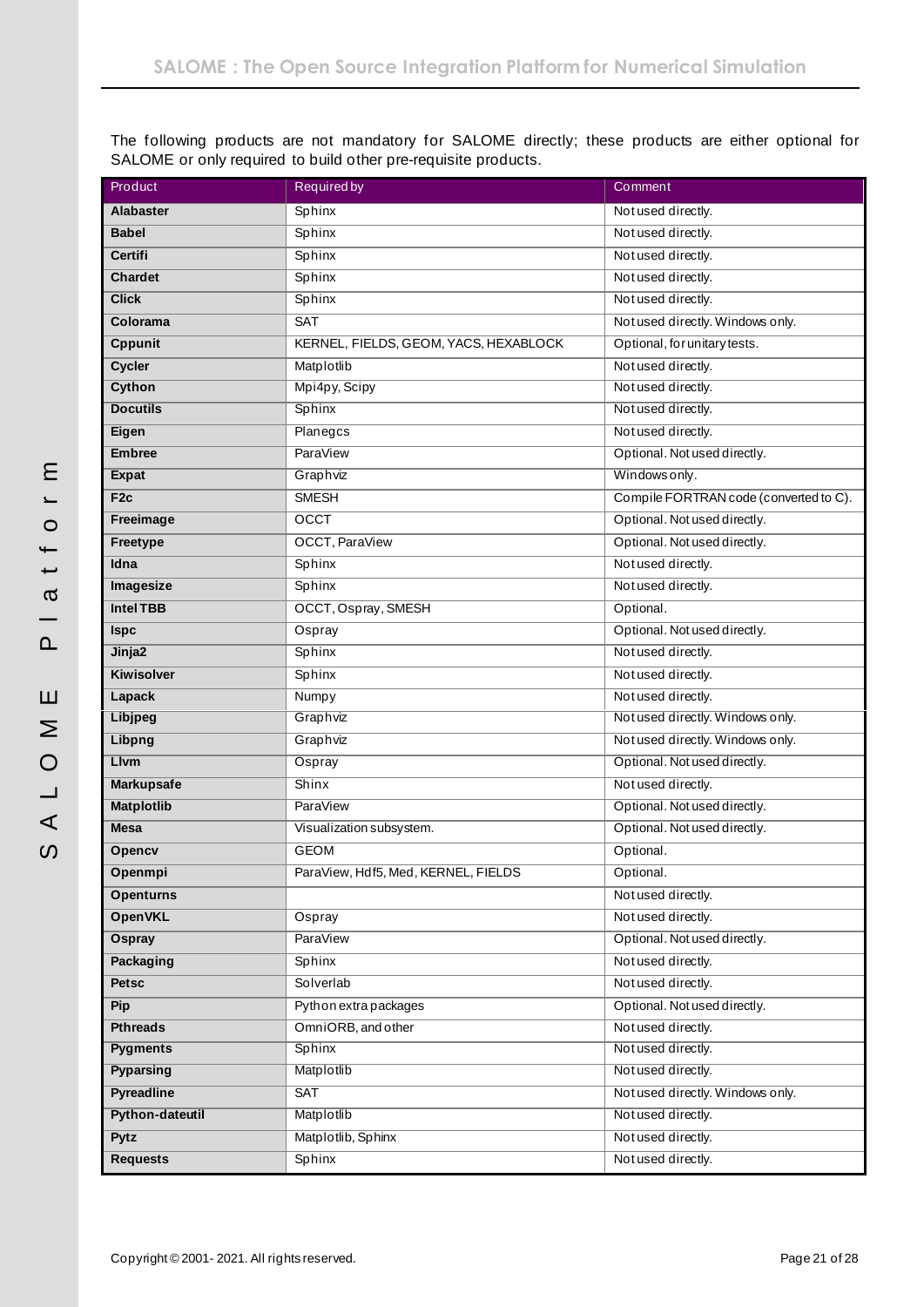| <b>RkCommon</b>           | Ospray                            | Not used directly.               |  |  |  |  |
|---------------------------|-----------------------------------|----------------------------------|--|--|--|--|
| <b>Root</b>               |                                   | Not used directly.               |  |  |  |  |
| <b>Setuptools</b>         | Sphinx, Matplotlib, Numpy, Scipy, | Not used directly.               |  |  |  |  |
| <b>Six</b>                | Matplotlib                        | Not used directly.               |  |  |  |  |
| Snowballstemmer           | Sphinx                            | Not used directly.               |  |  |  |  |
| <b>Sphinx-inlt</b>        | GUI, GEOM, SMESH, MEDCOUPLING     | Optional.                        |  |  |  |  |
| Sphinxcontrib-applehelp   | Sphinx                            | Not used directly. Windows only. |  |  |  |  |
| Sphinxcontrib-devhelp     | Sphinx                            | Not used directly. Windows only. |  |  |  |  |
| Sphinxcontrib-htmlhelp    | Sphinx                            | Not used directly. Windows only. |  |  |  |  |
| Sphinxcontrib-jsmath      | Sphinx                            | Not used directly. Windows only. |  |  |  |  |
| Sphinxcontrib-qthelp      | Sphinx                            | Not used directly. Windows only. |  |  |  |  |
| Sphinxcontrib-serializing | Sphinx                            | Not used directly. Windows only. |  |  |  |  |
| Sphinxcontrib-websupport  | Sphinx                            | Not used directly.               |  |  |  |  |
| Sphinx-rtd-theme          | Sphinx                            | Not used directly.               |  |  |  |  |
| <b>Tcl</b>                | OCCT, Python                      | Optional. Not used directly.     |  |  |  |  |
| <b>Tk</b>                 | OCCT, Python                      | Optional. Not used directly.     |  |  |  |  |
| <b>Toml</b>               | Sip                               | Not used directly.               |  |  |  |  |
| <b>Tclx</b>               | OCCT, Python                      | Optional. Not used directly.     |  |  |  |  |
| Urllib <sub>3</sub>       | Sphinx                            | Not used directly.               |  |  |  |  |
| <b>Zlib</b>               | Hdf <sub>5</sub>                  | Not used directly.               |  |  |  |  |
| <b>FMILibrary</b>         | <b>OpenTums</b>                   | Optional.                        |  |  |  |  |
| <b>Pandas</b>             | OpenTums                          | Optional.                        |  |  |  |  |
| Patsy                     | OpenTums                          | Optional.                        |  |  |  |  |
| <b>PyFMI</b>              | <b>OpenTums</b>                   | Optional.                        |  |  |  |  |
| <b>Statsmodels</b>        | OpenTums                          | Optional.                        |  |  |  |  |

SALOME depends on a number of products for run time execution, others are necessary only for compilation or generation of development documentation (like doxygen for example). Below there is a list of mandatory and optional products<sup>7</sup>.

### **Software Requirements**

| <b>Product</b>                   | <b>Compilation and</b><br><b>Development</b> |          | <b>Execution</b> |          | <b>Remarks</b>                                                                                                                                                                                                                                                   |
|----------------------------------|----------------------------------------------|----------|------------------|----------|------------------------------------------------------------------------------------------------------------------------------------------------------------------------------------------------------------------------------------------------------------------|
|                                  | Mandatory                                    | Optional | Mandatory        | Optional |                                                                                                                                                                                                                                                                  |
| Gcc                              | X                                            |          | X                |          | $C++17$ support is needed to build Netgen $6 +$ plugin,<br>Gmsh 4.8 + plugin                                                                                                                                                                                     |
| <b>GNU</b> make                  | X                                            |          |                  |          |                                                                                                                                                                                                                                                                  |
| <b>Microsoft Visual</b><br>$C++$ | X                                            |          | X                |          | For execution, runtime libraries are only required                                                                                                                                                                                                               |
| <b>Boost</b>                     | X                                            |          | X                |          |                                                                                                                                                                                                                                                                  |
| Cgns                             |                                              | X        |                  | X        | For SMESH only<br>Required only if used at compilation step                                                                                                                                                                                                      |
| Cmake                            | X                                            |          |                  |          |                                                                                                                                                                                                                                                                  |
| <b>Cppunit</b>                   |                                              | X        |                  |          | For testing only.                                                                                                                                                                                                                                                |
| <b>MeshGems</b>                  | X                                            | X        | X                | X        | Compilation: depending on build optioned used, can be<br>mandatory for BLSURFPLUGIN, GHS3DPLUGIN,<br>GHS3DPRLPLUGIN, HexoticPLUGIN, HYBRIDPLUGIN.<br>Runtime: mandatory for BLSURFPLUGIN,<br>GHS3DPLUGIN, GHS3DPRLPLUGIN, HexoticPLUGIN,<br><b>HYBRIDPLUGIN.</b> |
| Doxygen                          | X                                            |          |                  |          | Needed only for documentation generation                                                                                                                                                                                                                         |

<sup>7</sup> Some optional pre-requisite products are not listed.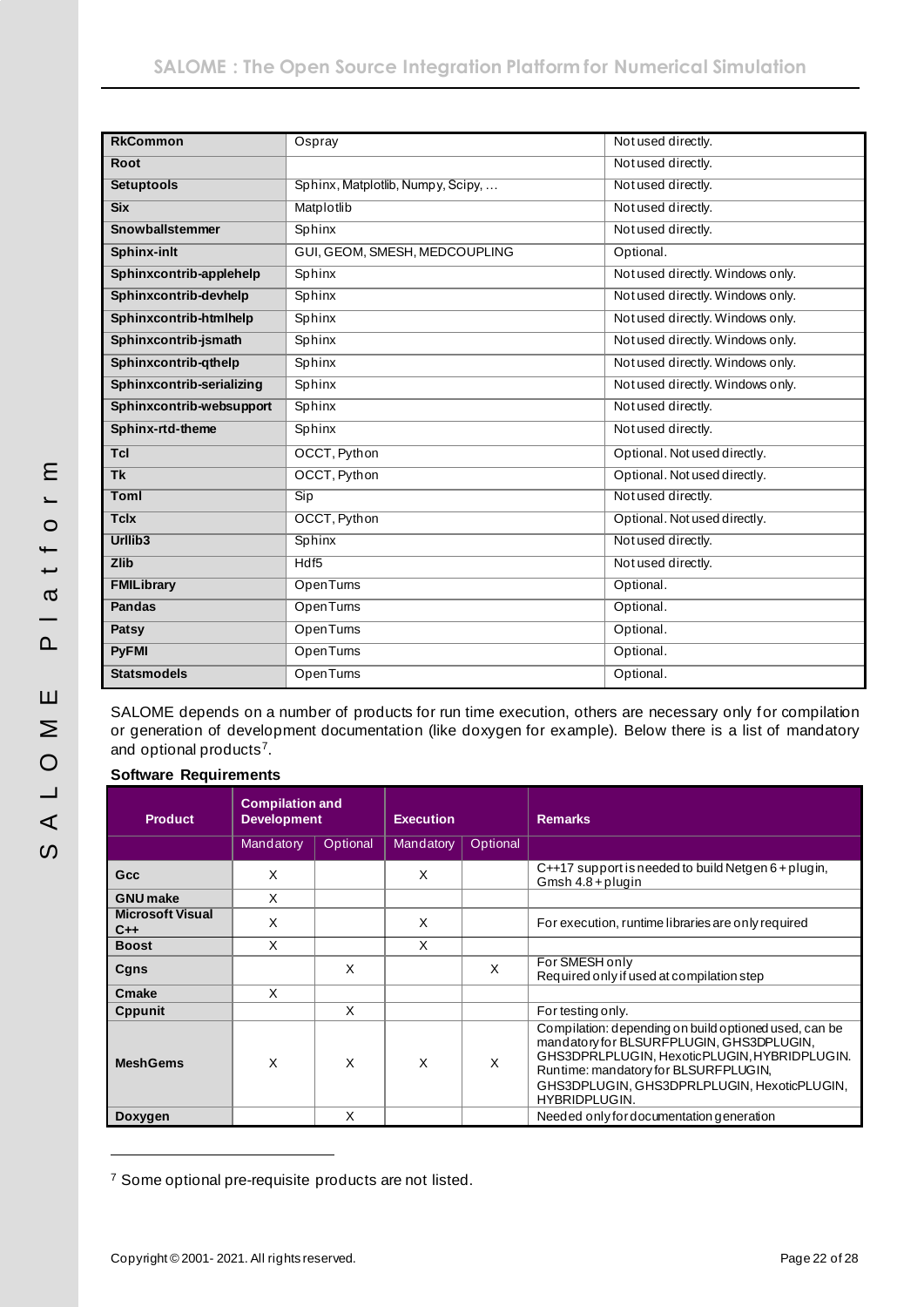| Eficas (tool)    | X                       |              | $\mathsf X$             |   | For ADAO, EFICAS                                                               |
|------------------|-------------------------|--------------|-------------------------|---|--------------------------------------------------------------------------------|
| Freetype         | $\times$                |              | $\times$                |   |                                                                                |
| Freeimage        |                         | X            |                         | X | Required only if used when building OCCT                                       |
| Gmsh             | X                       |              | X                       |   | For GMSHPLUGIN only                                                            |
| Graphviz         | $\overline{\mathsf{x}}$ |              | $\overline{\mathsf{x}}$ |   | In run-time required for YACS only                                             |
| Hdf5             | $\overline{\mathsf{x}}$ |              | $\overline{\mathsf{x}}$ |   |                                                                                |
| <b>Homard</b>    |                         |              | $\overline{\mathsf{x}}$ |   | For HOMARD module only                                                         |
| <b>Intel TBB</b> |                         | Χ            |                         | X | Required if used when building OCCT and/or if used to<br>build SMESH           |
| Libbatch         |                         | X            |                         | X | Required only if used at compilation step for KERNEL                           |
| Libxml2          | X                       |              | X                       |   |                                                                                |
| <b>Matplotib</b> |                         |              |                         | X | Required only if used when building ParaView. Used by<br>ADAO.                 |
| <b>Med</b>       | X                       |              | X                       |   |                                                                                |
| <b>Metis</b>     |                         | X            |                         | X | Required only if used at compilation step for FIELDS                           |
| <b>Netgen</b>    | X                       |              | $\sf X$                 |   | For NETGENPLUGIN only                                                          |
| <b>Nlopt</b>     |                         |              |                         | X | Required by ADAO.                                                              |
| Numpy (+ Lapack) | X                       |              | X                       |   | Required by FIELDS, ADAO                                                       |
| Omniorb          | $\mathsf X$             |              | $\overline{\mathsf{x}}$ |   |                                                                                |
| Omniorbpy        | X                       |              |                         |   |                                                                                |
| <b>OCCT</b>      | X                       |              | $\mathsf X$             |   |                                                                                |
| Opencv           |                         | $\mathsf{x}$ |                         | X | Required only if used at compilation step for GEOM                             |
| Openmpi          |                         | X            |                         | X | Required only if used when building SALOME and/or pre-<br>requisites           |
| <b>ParaView</b>  | X                       |              | X                       |   | Mandatory for PARAVIS module; optional for GUI<br>module                       |
| <b>Pillow</b>    |                         |              |                         | X | Optionally required by FIELDS.                                                 |
| <b>Planegcs</b>  | X                       |              | $\times$                |   | Required by SHAPER                                                             |
| <b>Psutil</b>    | X                       |              | X                       |   | Required by KERNEL to simplify management of<br>SALOME processes and services. |
| Pyqt             | X                       |              | X                       |   |                                                                                |
| Python           | $\overline{\mathsf{x}}$ |              | $\overline{\mathsf{x}}$ |   |                                                                                |
| Qt               | $\mathsf X$             |              | $\mathsf X$             |   |                                                                                |
| Qwt              | X                       |              | $\sf X$                 |   |                                                                                |
| <b>Scipy</b>     |                         |              | X                       |   | Required by ADAO                                                               |
| <b>Scotch</b>    |                         | X            |                         | X | Required only if used at compilation step for FIELDS                           |
| <b>Sip</b>       | X                       |              |                         |   |                                                                                |
| <b>Sphinx</b>    |                         | $\mathsf X$  |                         |   | Needed only for documentation generation                                       |
| Swig             | X                       |              |                         |   |                                                                                |
| <b>Vtk</b>       | $\overline{\mathsf{x}}$ |              | $\mathsf X$             |   |                                                                                |

*Note: additional pre-requisites may be required on some platforms. For example, to build SALOME on Linux CentOS 7, one may need to install devtoolset-8 package.*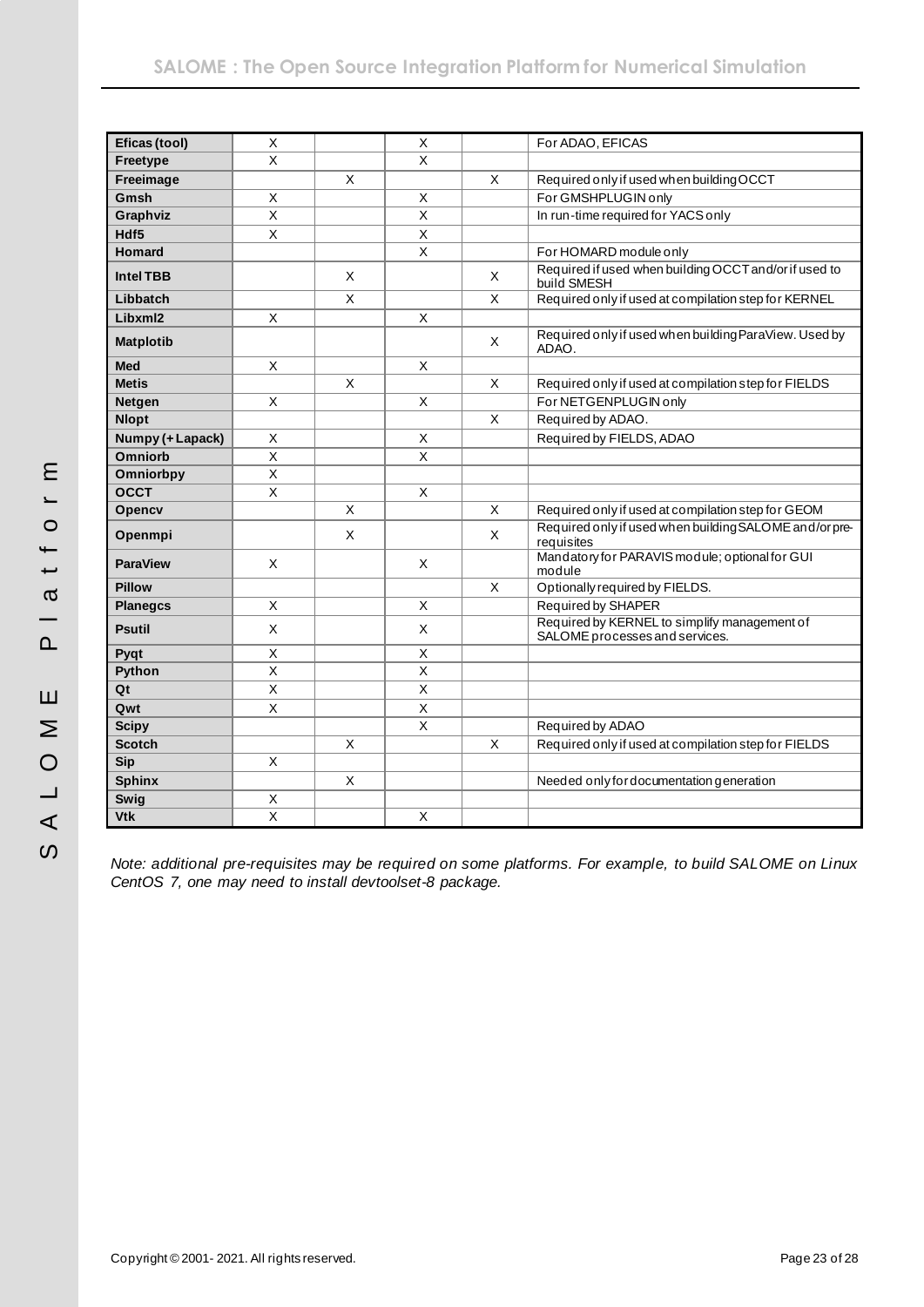# <span id="page-23-0"></span>❖ **HOW TO GET THE VERSION AND PRE-REQUISITES**

Sources of SALOME 9.8.0 can be retrieved from the Git repositories using V9\_8\_0 tag; the complete list of repositories can be found at<https://git.salome-platform.org/gitweb/>.

All pre-requisites can be obtained either from the Linux distribution (please be sure to use a compatible version) in form of native package or from the distributors of these pre-requisites.

*Note: SALOME version 9.8.0 patches some third-party pre-requisite products, such as ParaView, Netgen, Open CASCADE Technology and other. These patches solve different problems and introduce some specific features needed for SALOME project.*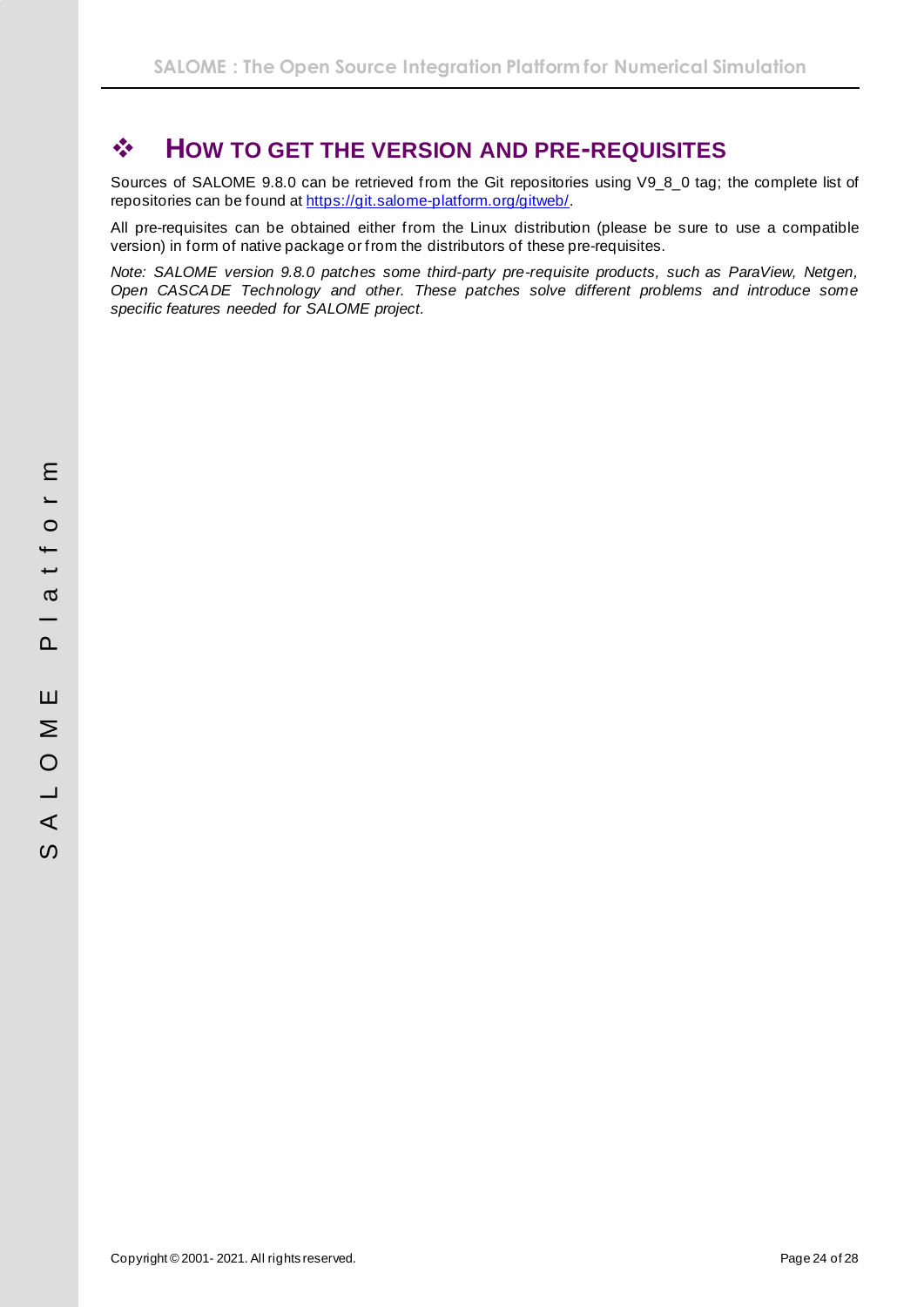# <span id="page-24-0"></span>❖ **LICENSE**

SALOME platform is distributed under terms of the GNU Lesser General Public License (LGPL) license version 2.1. All used pre-requisites use similar or compatible licenses (with minor exceptions). Detail information about licenses used by SALOME and its pre-requisites can be found on the following page: [http://www.salome-platform.org/downloads/license/.](http://www.salome-platform.org/downloads/license/)

See also "*[License restrictions](#page-7-0)*" paragraph above.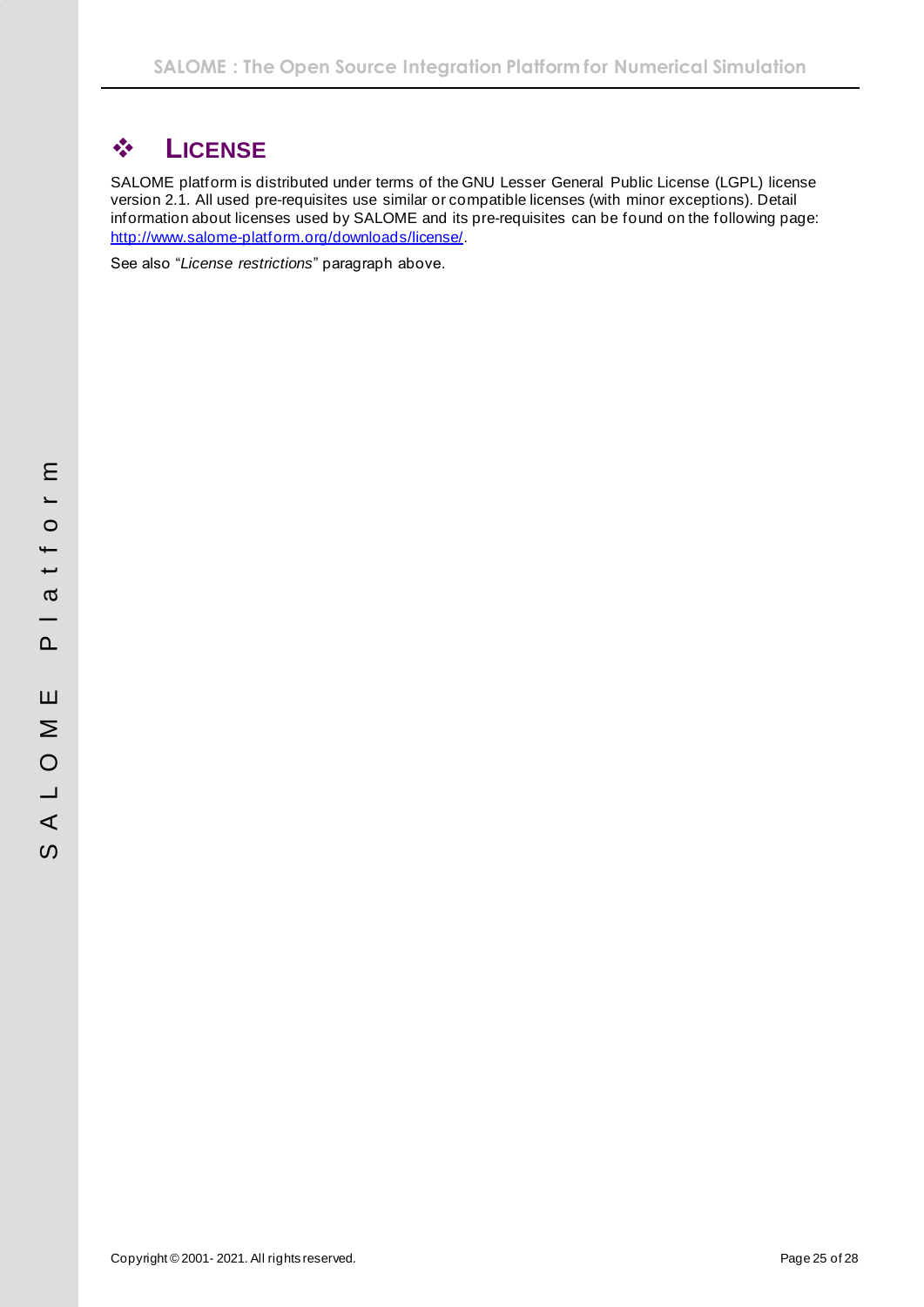# <span id="page-25-0"></span>❖ **KNOWN PROBLEMS AND LIMITATIONS**

- SALOME 9.8.0 Windows is shipped with GMSH mesher which is available in SALOME in **experimental mode**.
- Application crash might occur on the data publication in the study if both data server and CPP container are running in the standalone mode.
- Sometimes regression test bases give unstable results; in this case the testing should be restarted.
- SALOME in general supports reading of documents from earlier versions but the documents created in the new version may not open in earlier ones. However, some studies may work incorrectly in SALOME 9x; mainly it concerns studies with Post-Pro data in which med v2.1 files have been imported. Due to removal of med v2.1 support and deprecation of Post-Pro module in SALOME series 9x, there can be problems with opening of such studies in SALOME.
- Compilation of OCCT by Makefiles on a station with NVIDIA video card can cause problems because the installation procedure of NVIDIA video driver removes library libGL.so included in package libMesaGL from directory /usr/X11R6/lib and places this library libGL.so in directory /usr/lib. However, libtool expects to find the library in directory /usr/X11R6/lib, which causes compilation failure (See  $/\text{usr}/\text{X11R6}/\text{lib/LibGLU.La}$ ). We suggest making symbolic links in that case using the following commands (*Note: you need root permission to do this*):

\$ ln -s /usr/lib/libGL.so /usr/X11R6/lib/libGL.so \$ ln -s /usr/lib/libGL.la /usr/X11R6/lib/libGL.la

- MEFISTO algorithm sometimes produces different results on different platforms.
- In some cases the number of triangles generated by MEFISTO may be different at each attempt of building the mesh.
- When generating a 2D mesh with "Maximum Area" hypothesis used, MEFISTO algorithm can produce cells with maximum area larger than specified by the hypothesis.
- For the current moment, because of the ParaView application architecture limitations, PARAVIS module has the following known limitations:
	- o PARAVIS module works unstably using a remote connection; when SALOME is running on a remote computer, activation of PARAVIS module can sometimes lead to the application hang-up.
	- $\circ$  Different visual artifacts may take place in ParaView or VTK viewer when using a remote connection; this is a limitation of indirect rendering: ParaView uses OpenGL 2.0 backend which some features are not supported by indirect rendering.
	- o PARAVIS module compilation can fail on 64-bit platforms when building ParaMEDCorba plugin (due to crash of kwProcessXML tool during generation of the plugin documentation). In such case it is necessary to unset VTK\_AUTOLOAD\_PATH environment variable and restart the compilation, for example:

\$ unset VTK\_AUTOLOAD\_PATH

- o Loading big files in ParaVis might render SALOME instable. This problem is expected to be fixed in one of the next releases; it can be temporarily avoided in the current version by applying one of the two solutions below:
	- In ParaVis settings (ParaVis tab), disable the use of the external pvserver. This approach has the limitation that it is not possible to execute ParaVis' Python scripts outside the SALOME graphical interface (for instance, from an external terminal).
	- In ParaVis settings (ParaView tab  $\rightarrow$  RenderView tab), increase the amount of memory under "Remote/Parallel rendering options" to something bigger than the default 20 MB (for example 200 MB).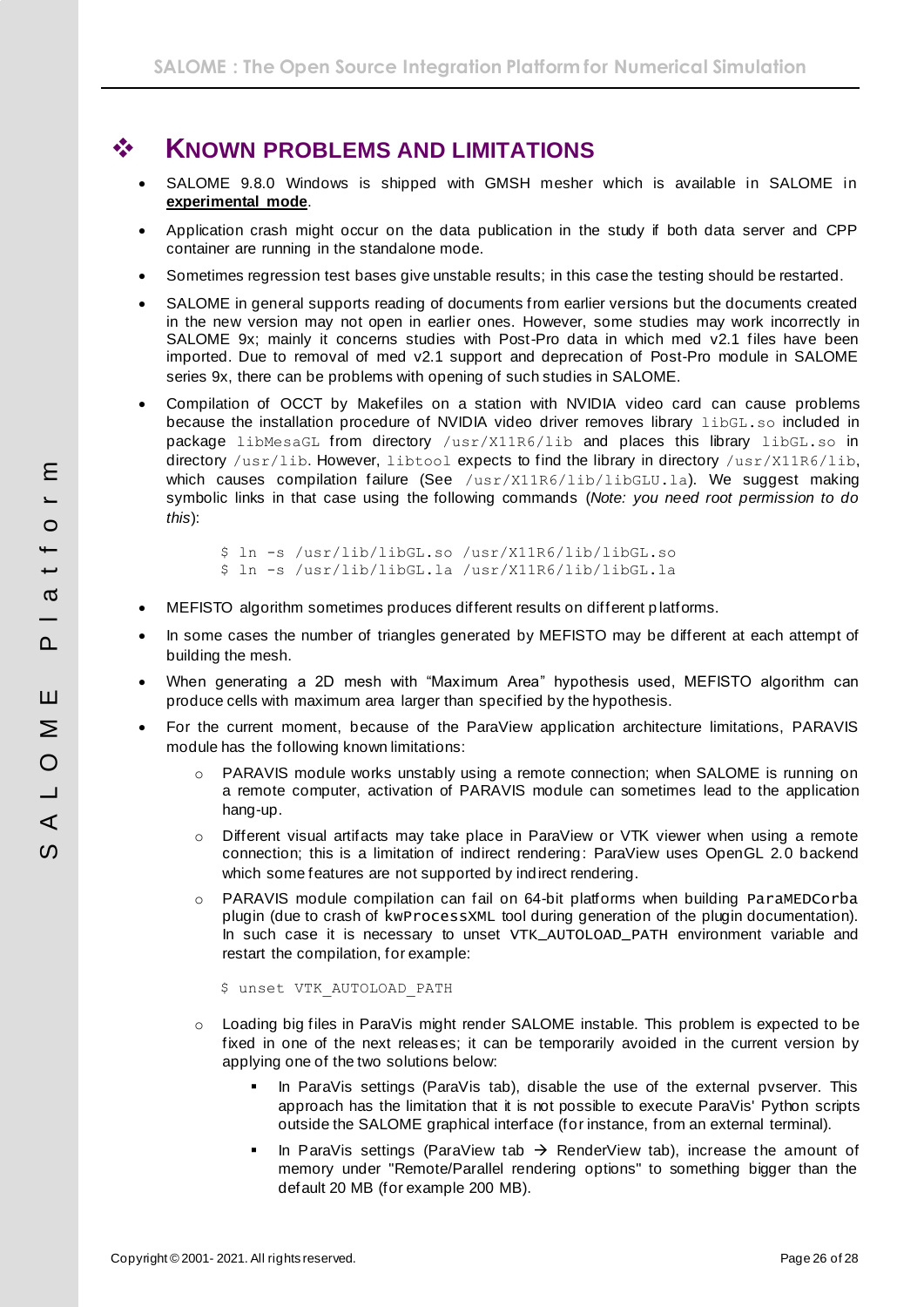- o ParaVis module executes ParaView-related code in the standalone pvserver process that is launched with --offscreen-rendering option; this can cause problems with displaying data in ParaVis module if graphic card driver does not sup port off-screen rendering feature.
- ParaView application may crash during start-up on Linux because of graphics card driver's limitations. The following workaround may help solving this issue:

```
$ export VTK DISABLE VISRTX=1
$ export VTK_DISABLE_OSPRAY=1
```
- Med library (medfichier) can read only MED files of version 2.2 and newer.
- Users can experience OpenGL issues when running SALOME on virtual machines or with Intel graphic chipset. If such issue occurs, use run mesa salome.bat to launch SALOME.
- Sometimes a crash may be experienced on Windows when putting contents of the YACS graph to a *Bloc* node.
- For Windows 10 operating system, the Microsoft Visual C++ Redistributable for Visual Studio 2017 is required. It can be downloaded from the official Microsoft site:

*<https://support.microsoft.com/en-us/help/2977003/the-latest-supported-visual-c-downloads>*

For convenience, the distributable is included into the SALOME archive as well.

- Because of the known 8192 character command line limit, On Windows, the installation directory should be as short as possible, e.g. C:\SALOME\SALOME-9.8.0.
- On Linux and Windows, the installation folder should not contain spaces or special characters.
- There are known issues about behavior of the automatic link between Shaper and Mesh. The behavior will not be optimal if several iterations between the two modules are done by the user.
- When invoking context help from dialogs of SHAPER module, an error message can be observed in the case of using old versions of Firefox as the default browser:

```
PCOMGlueLoad error for file /usr/lib64/firefox/libxul.so:
/usr/lib64/firefox/libxul.so: undefined symbol: FT_Palette_Select
Couldn't load XPCOM.
```
This error message happens, for instance, with Firefox v75. The problem is caused by incompatibility of freetype library, shipped with SALOME, with old versions of Firefox.

The problem is not reproduced with newer versions of Firefox (e.g. v89). To solve mentioned problem, we suggest installing latest version of Firefox, or using other browser (e.g. Chrome) as the default one.

• Users can experience problem with launching SALOME because of absence of Python 3. For SALOME, Python 3 is a mandatory pre-requisite. It is available as a native package on most of Linux distributions, so if you experience this problem, just install the corresponding package. For example, on Debian or Ubuntu:

```
$ apt install python3
```
If you aren't able to install Linux packages (e.g. because of lack of permissions), you can use one of the following workarounds:

a) Source environment file supplied with SALOME distribution:

```
$ . env_launch.sh
$ salome
```
b) Generate bash script and use it as a launcher instead of default one: